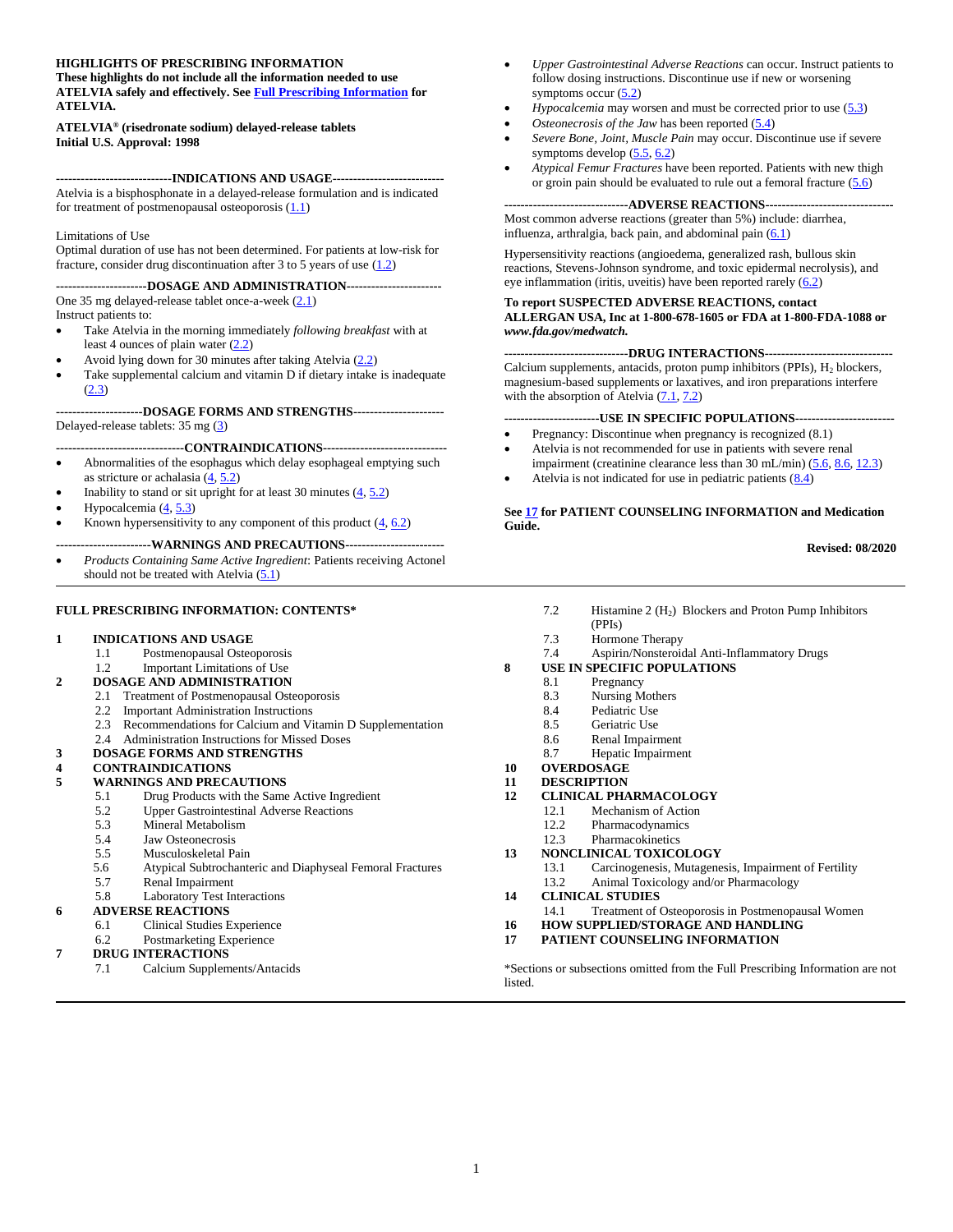## **FULL PRESCRIBING INFORMATION**

## <span id="page-1-0"></span>**1 INDICATIONS AND USAGE**

### <span id="page-1-1"></span>**1.1 Postmenopausal Osteoporosis**

Atelvia is indicated for the treatment of osteoporosis in postmenopausal women. In postmenopausal women, risedronate sodium has been shown to reduce the incidence of vertebral fractures and a composite endpoint of nonvertebral osteoporosis-related fractures [*[see Clinical](#page-16-2)  [Studies \(14.1\)](#page-16-2)*].

## <span id="page-1-2"></span>**1.2 Important Limitations of Use**

The optimal duration of use has not been determined. The safety and effectiveness of Atelvia for the treatment of osteoporosis are based on clinical data of one year duration. All patients on bisphosphonate therapy should have the need for continued therapy re-evaluated on a periodic basis. Patients at low-risk for fracture should be considered for drug discontinuation after 3 to 5 years of use. Patients who discontinue therapy should have their risk for fracture re-evaluated periodically.

# <span id="page-1-6"></span>**2 DOSAGE AND ADMINISTRATION**

## <span id="page-1-3"></span>**2.1 Treatment of Postmenopausal Osteoporosis** [*see [Indications and Usage \(1.1\)](#page-1-1)*]

The recommended regimen is:

• one 35 mg delayed-release tablet orally, taken once-a-week

## <span id="page-1-4"></span>**2.2 Important Administration Instructions**

Instruct patients to do the following:

- Take Atelvia in the morning *immediately following* breakfast. Atelvia should be taken immediately following breakfast and not under fasting conditions because of a higher risk of abdominal pain if taken before breakfast when fasting.
- Swallow Atelvia whole while in an upright position and with at least 4 ounces of plain water to facilitate delivery to the stomach. Avoid lying down for 30 minutes after taking the medication [*see [Warnings and Precautions \(5.2\)](#page-2-2)*].
- Do not chew, cut, or crush Atelvia tablets.

## <span id="page-1-5"></span>**2.3 Recommendations for Calcium and Vitamin D Supplementation**

Instruct patients to take supplemental calcium and vitamin D if dietary intake is inadequate [*[see](#page-3-0) [Warnings and Precautions \(5.3\)](#page-3-0)* and to take calcium supplements, antacids, magnesium-based supplements or laxatives, and iron preparations at a different time of the day as they interfere with the absorption of Atelvia.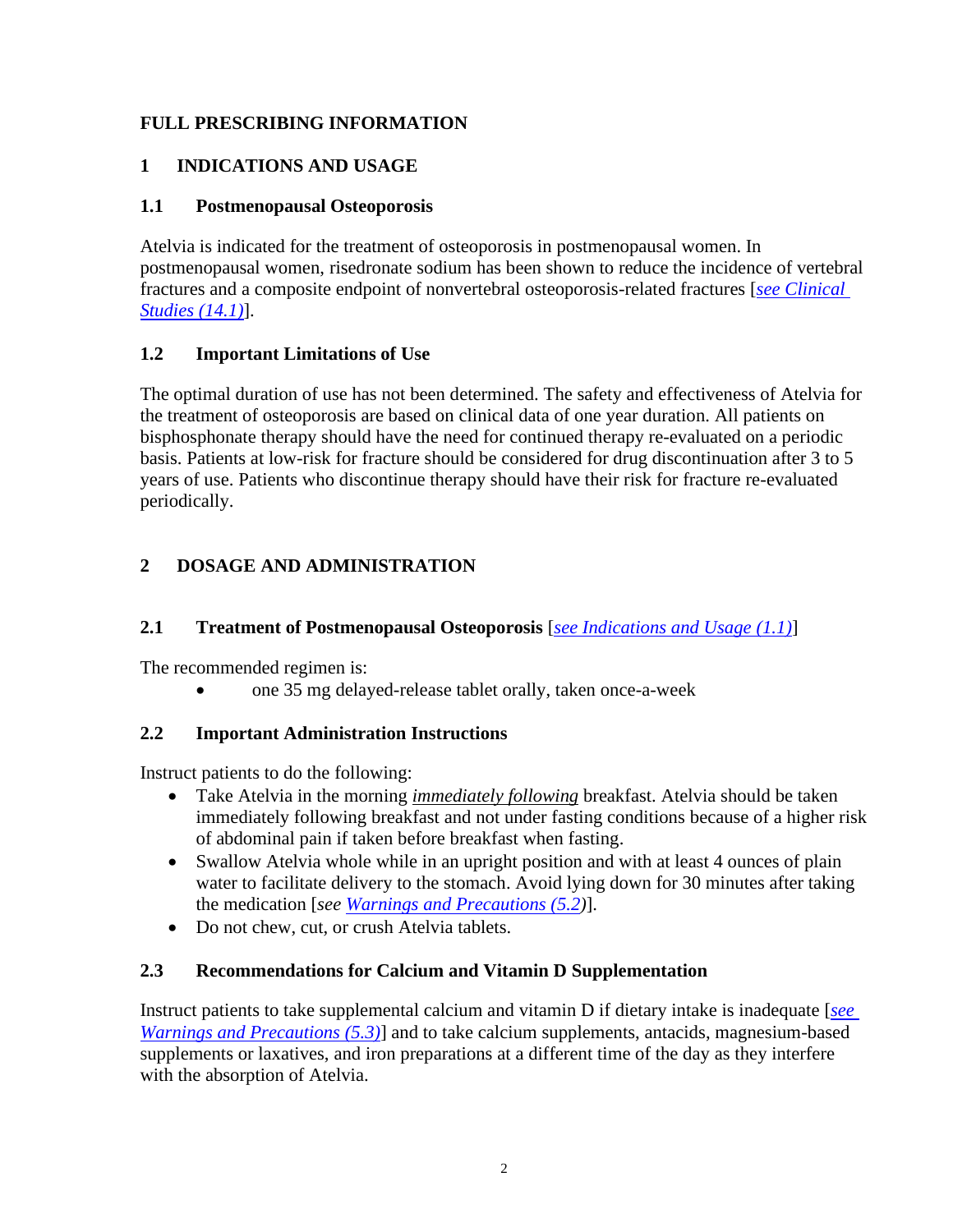#### **2.4 Administration Instructions for Missed Doses**

If the once-weekly dose is missed, instruct patients to take one tablet on the morning after they remember and return to taking one tablet once-a-week, as originally scheduled on their chosen day. Patients should not take two tablets on the same day.

## <span id="page-2-0"></span>**3 DOSAGE FORMS AND STRENGTHS**

Delayed-release tablets: 35 mg, yellow, oval-shaped, and engraved with EC 35 on one side.

#### <span id="page-2-1"></span>**4 CONTRAINDICATIONS**

Atelvia is contraindicated in patients with the following conditions:

- Abnormalities of the esophagus which delay esophageal emptying such as stricture or achalasia [*[see Warnings and Precautions \(5.2\)](#page-2-2)*]
- Inability to stand or sit upright for at least 30 minutes [*[see Dosage and](#page-1-6)  [Administration \(2\),](#page-1-6) [Warnings and Precautions \(5.2\)](#page-2-2)*]
- Hypocalcemia [*see [Warnings and Precautions \(5.3\)](#page-3-0)*]
- Known hypersensitivity to any component of this product. Angioedema, generalized rash, bullous skin reactions, Stevens-Johnson syndrome and toxic epidermal necrolysis , have been reported [\[see Adverse Reactions \(6.2\)\]](#page-7-0)

## <span id="page-2-4"></span>**5 WARNINGS AND PRECAUTIONS**

#### <span id="page-2-3"></span>**5.1 Drug Products with the Same Active Ingredient**

Atelvia contains the same active ingredient found in Actonel®. A patient being treated with Actonel should not receive Atelvia.

#### <span id="page-2-2"></span>**5.2 Upper Gastrointestinal Adverse Reactions**

Atelvia, like other bisphosphonates administered orally, may cause local irritation of the upper gastrointestinal mucosa. Because of these possible irritant effects and a potential for worsening of the underlying disease, caution should be used when Atelvia is given to patients with active upper gastrointestinal problems (such as known Barrett's esophagus, dysphagia, other esophageal diseases, gastritis, duodenitis or ulcers) [*[see Contraindications \(4\),](#page-2-1) [Adverse Reactions \(6.1\),](#page-4-1) [Information for](#page-20-0)  [Patients \(17\)](#page-20-0)*].

Esophageal adverse experiences, such as esophagitis, esophageal ulcers and esophageal erosions, occasionally with bleeding and rarely followed by esophageal stricture or perforation, have been reported in patients receiving treatment with oral bisphosphonates. In some cases, these have been severe and required hospitalization. Physicians should therefore be alert to any signs or symptoms signaling a possible esophageal reaction and patients should be instructed to discontinue Atelvia and seek medical attention if they develop dysphagia, odynophagia, retrosternal pain or new or worsening heartburn.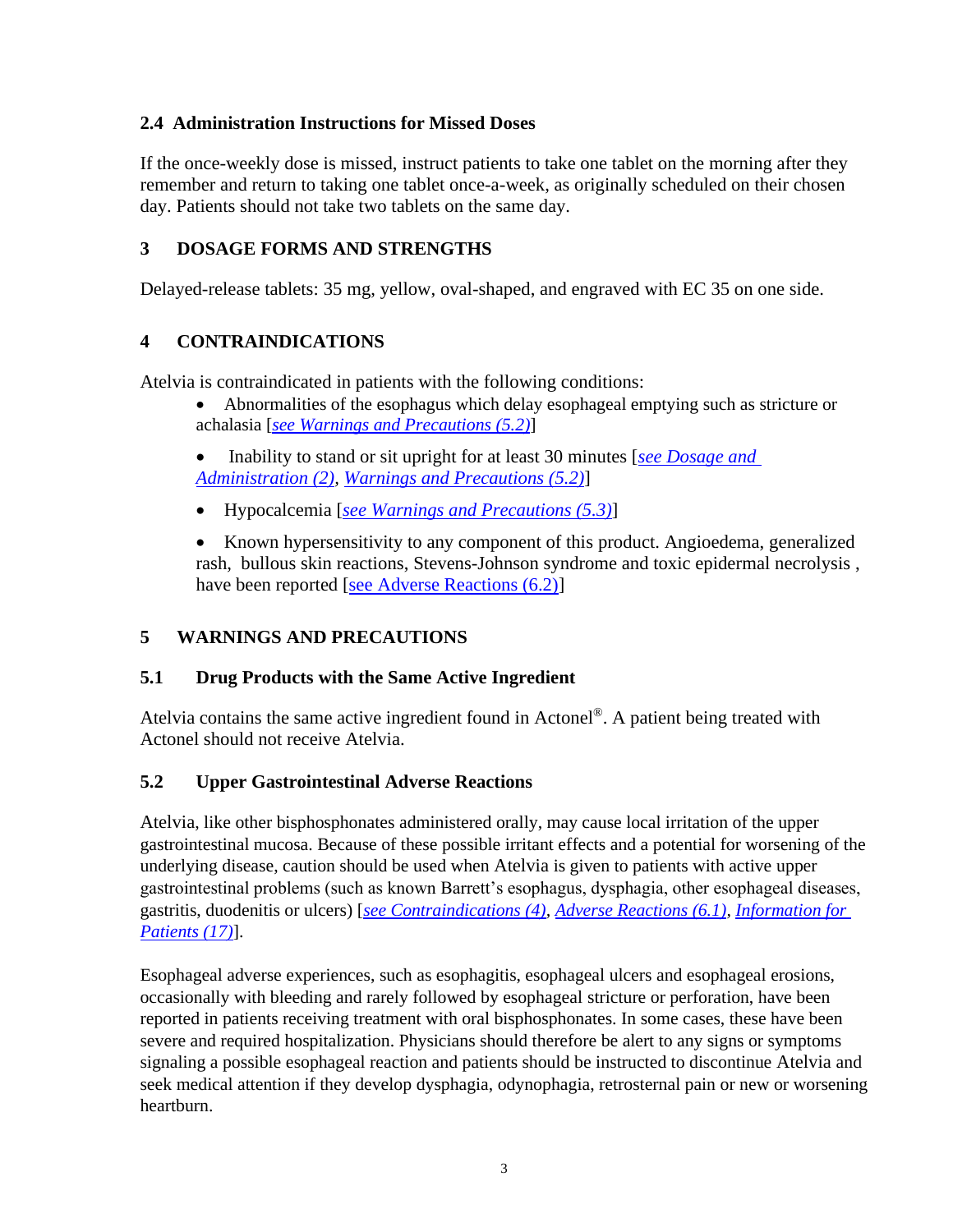The risk of severe esophageal adverse experiences appears to be greater in patients who lie down after taking oral bisphosphonates and/or who fail to swallow it with the recommended 4 ounces of water, and/or who continue to take oral bisphosphonates after developing symptoms suggestive of esophageal irritation. Therefore, it is very important that the full dosing instructions are provided to, and understood by, the patient [*[see Dosage and Administration \(2\)](#page-1-6)*]. In patients who cannot comply with dosing instructions due to mental disability, therapy with Atelvia should be used under appropriate supervision.

There have been post-marketing reports of gastric and duodenal ulcers with oral bisphosphonate use, some severe and with complications, although no increased risk was observed in controlled clinical trials.

## <span id="page-3-0"></span>**5.3 Mineral Metabolism**

Hypocalcemia has been reported in patients taking Atelvia. Treat hypocalcemia and other disturbances of bone and mineral metabolism should be effectively treated before starting Atelvia therapy. Instruct patients to take supplemental calcium and vitamin D if their dietary intake is inadequate. Adequate intake of calcium and vitamin D is important in all patients [*[see](#page-2-1) [Contraindications \(4\),](#page-2-1) [Adverse Reactions \(6.1\),](#page-4-1) [Information for Patients \(17\)](#page-20-0)*].

## <span id="page-3-1"></span>**5.4 Jaw Osteonecrosis**

Osteonecrosis of the jaw (ONJ), which can occur spontaneously, is generally associated with tooth extraction and/or local infection with delayed healing, and has been reported in patients taking bisphosphonates, including risedronate. Known risk factors for osteonecrosis of the jaw include invasive dental procedures (for example, tooth extraction, dental implants, boney surgery), diagnosis of cancer, concomitant therapies (for example, chemotherapy, corticosteroids, angiogenesis inhibitors), poor oral hygiene, and co-morbid disorders (for example, periodontal and/or other pre-existing dental disease, anemia, coagulopathy, infection, ill-fitting dentures). The risk of ONJ may increase with duration of exposure to bisphosphonates.

For patients requiring invasive dental procedures, discontinuation of bisphosphonate treatment may reduce the risk for ONJ. Clinical judgment of the treating physician and/or oral surgeon should guide the management plan of each patient based on individual benefit/risk assessment.

Patients who develop ONJ while on bisphosphonate therapy should receive care by an oral surgeon. In these patients, extensive dental surgery to treat ONJ may exacerbate the condition. Discontinuation of bisphosphonate therapy should be considered based on individual benefit/risk assessment [*see [Adverse Reactions \(6.2\)](#page-7-0)*].

# <span id="page-3-2"></span>**5.5 Musculoskeletal Pain**

In postmarketing experience, there have been reports of severe and occasionally incapacitating bone, joint, and/or muscle pain in patients taking bisphosphonates [*see [Adverse Reactions \(6.2\)](#page-7-0)*]. The time to onset of symptoms varied from one day to several months after starting the drug. Most patients had relief of symptoms after stopping medication. A subset had recurrence of symptoms when rechallenged with the same drug or another bisphosphonate. Consider discontinuing use if severe symptoms develop.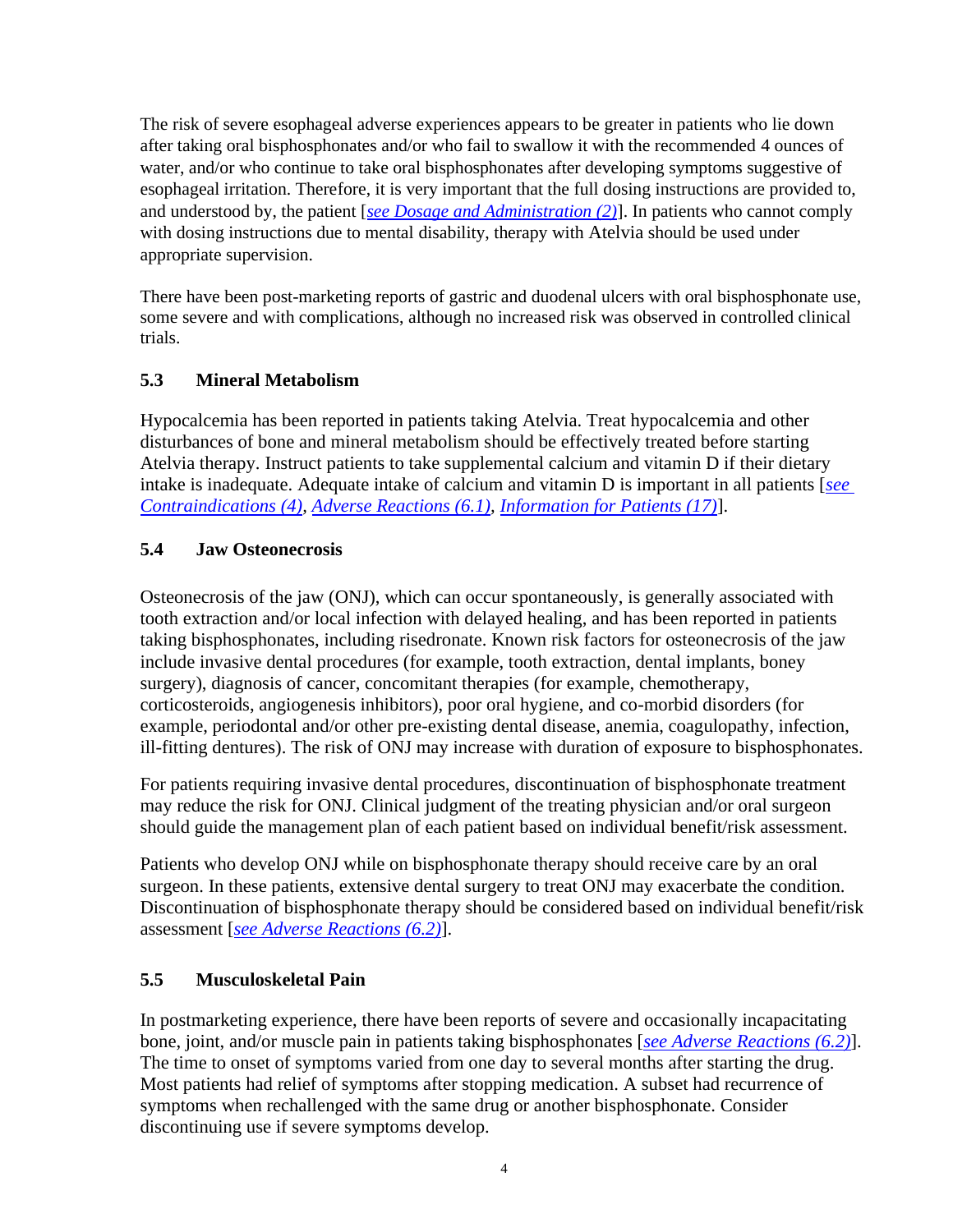## <span id="page-4-0"></span>**5.6 Atypical Subtrochanteric and Diaphyseal Femoral Fractures**

Atypical, low-energy, or low trauma fractures of the femoral shaft have been reported in bisphosphonate-treated patients. These fractures can occur anywhere in the femoral shaft from just below the lesser trochanter to above the supracondylar flare and are traverse or short oblique in orientation without evidence of comminution. Causality has not been established as these fractures also occur in osteoporotic patients who have not been treated with bisphosphonates.

Atypical femur fractures most commonly occur with minimal or no trauma to the affected area. They may be bilateral and many patients report prodromal pain in the affected area, usually presenting as dull, aching thigh pain, weeks to months before a complete fracture occurs. A number of reports note that patients were also receiving treatment with glucocorticoids (for example, prednisone) at the time of fracture.

Any patient with a history of bisphosphonate exposure who presents with thigh or groin pain should be suspected of having an atypical fracture and should be evaluated to rule out an incomplete femur fracture. Patients presenting with an atypical fracture should also be assessed for symptoms and signs of fracture in the contralateral limb. Interruption of bisphosphonate therapy should be considered, pending a risk/benefit assessment, on an individual basis.

## <span id="page-4-2"></span>**5.7 Renal Impairment**

Atelvia is not recommended for use in patients with severe renal impairment (creatinine clearance less than 30 mL/min) because of lack of clinical experience.

## <span id="page-4-3"></span>**5.8 Laboratory Test Interactions**

Bisphosphonates are known to interfere with the use of bone-imaging agents. Specific studies with Atelvia have not been performed.

# <span id="page-4-4"></span>**6 ADVERSE REACTIONS**

## <span id="page-4-1"></span>**6.1 Clinical Studies Experience**

Because clinical trials are conducted under widely varying conditions, adverse reaction rates observed in the clinical trials of a drug cannot be directly compared to rates in the clinical trials of another drug and may not reflect the rates observed in practice.

## **Treatment of Postmenopausal Osteoporosis**

## Once-a-Week Dosing with Atelvia (risedronate sodium) delayed-release tablets

The safety of Atelvia 35 mg once-a-week in the treatment of postmenopausal osteoporosis was assessed in a 1-year, double-blind, multicenter study comparing Atelvia 35 mg once-a-week to risedronate sodium immediate-release 5 mg daily in postmenopausal women 50 years of age or older. Atelvia was administered either at least 30 minutes before ( $N = 308$ ) or immediately following ( $N = 307$ ) breakfast, and risedronate sodium immediate-release 5 mg daily ( $N = 307$ ) was administered at least 30 minutes before breakfast. Patients with pre-existing gastrointestinal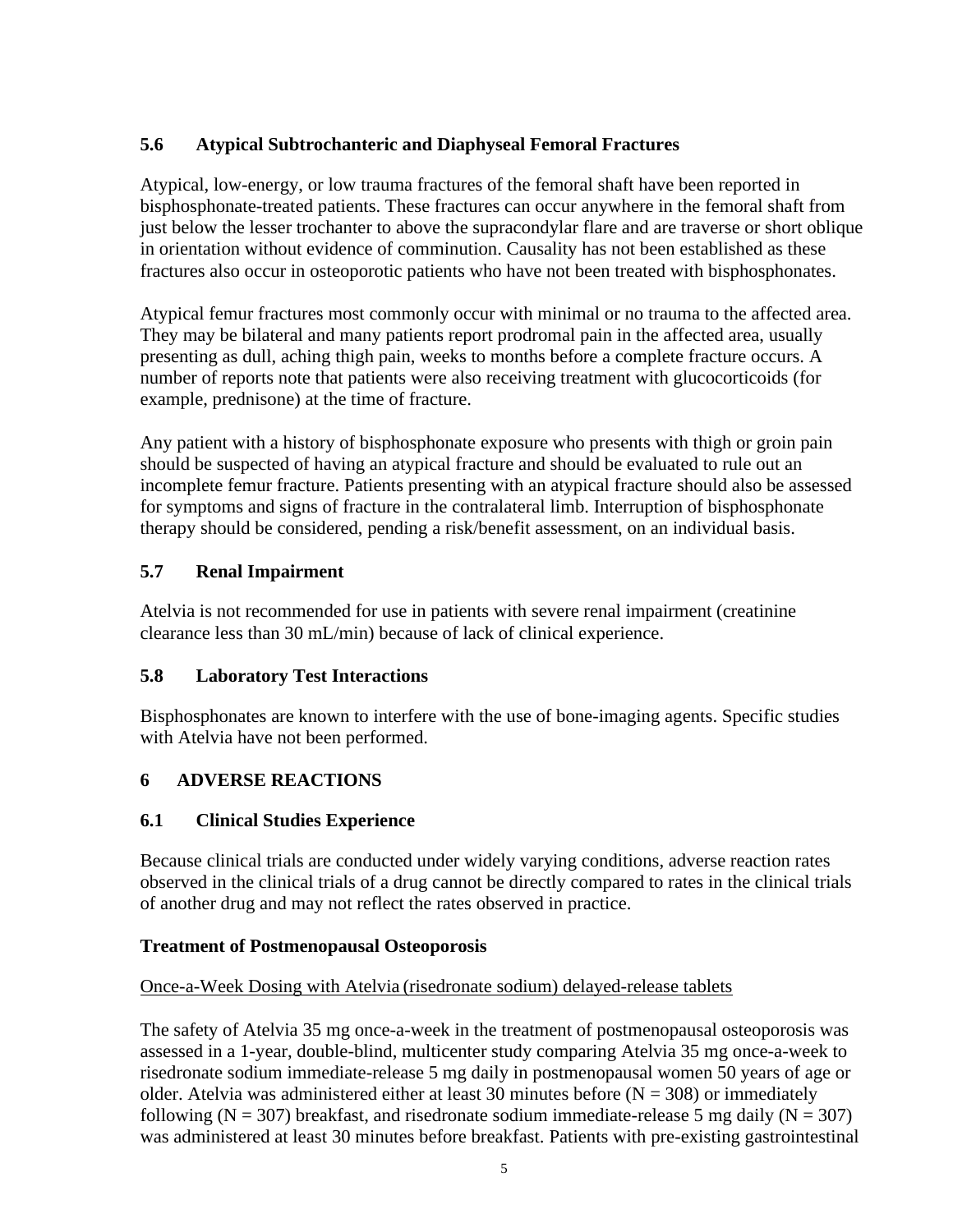disease and concomitant use of non-steroidal anti-inflammatory drugs, proton pump inhibitors, and H<sup>2</sup> antagonists were included in this clinical trial. All women received daily supplementation with 1000 mg of elemental calcium plus 800 to 1000 international units vitamin D. As treatment with Atelvia resulted in a significantly higher incidence of abdominal pain when administered before breakfast under fasting conditions, safety results that follow refer only to Atelvia 35 mg once-a-week immediately following breakfast and risedronate sodium immediate-release 5 mg daily.

The incidence of all-cause mortality was 0.0% in the Atelvia 35 mg once-a-week group and 0.3% in the risedronate sodium immediate-release 5 mg daily group. The incidence of serious adverse reactions was 6.5% in the Atelvia 35 mg once-a-week group and 7.2% in the risedronate sodium immediate-release 5 mg daily group. The percentage of patients who withdrew from the study due to adverse reactions was 9.1% in the Atelvia 35 mg once-a-week group and 8.1% in the risedronate sodium immediate-release 5 mg daily group. The overall safety and tolerability profiles of the two dosing regimens were similar. Table 1 lists adverse reactions reported in greater than or equal to 2% of patients. Adverse reactions are shown without attribution of causality.

| <b>Table 1</b><br>Adverse Reactions Occurring at a Frequency of greater than or equal to 2% in Either<br><b>Treatment Group</b> |                                                                           |                                                                                                                               |  |  |
|---------------------------------------------------------------------------------------------------------------------------------|---------------------------------------------------------------------------|-------------------------------------------------------------------------------------------------------------------------------|--|--|
| <b>System Organ Class</b><br><b>Preferred Term</b>                                                                              | $35 \text{ mg}$<br><b>Atelvia</b><br>Weekly<br>$N = 307$<br>$\frac{0}{0}$ | 5 <sub>mg</sub><br><b>Risedronate</b><br>sodium<br><b>Immediate-</b><br>release<br><b>Daily</b><br>$N = 307$<br>$\frac{0}{0}$ |  |  |
| Gastrointestinal disorders                                                                                                      |                                                                           |                                                                                                                               |  |  |
| Diarrhea                                                                                                                        | 8.8                                                                       | 4.9                                                                                                                           |  |  |
| Abdominal pain                                                                                                                  | 5.2                                                                       | 2.9                                                                                                                           |  |  |
| Constipation                                                                                                                    | 4.9                                                                       | 2.9                                                                                                                           |  |  |
| Vomiting                                                                                                                        | 4.9                                                                       | 1.6                                                                                                                           |  |  |
| Dyspepsia                                                                                                                       | 3.9                                                                       | 3.9                                                                                                                           |  |  |
| <b>Nausea</b>                                                                                                                   | 3.6                                                                       | 3.9                                                                                                                           |  |  |
| Abdominal pain upper                                                                                                            | 2.9                                                                       | 2.3                                                                                                                           |  |  |
| Infections and infestations                                                                                                     |                                                                           |                                                                                                                               |  |  |
| Influenza                                                                                                                       | 7.2                                                                       | 6.2                                                                                                                           |  |  |
| <b>Bronchitis</b>                                                                                                               | 3.9                                                                       | 4.2                                                                                                                           |  |  |
| Upper respiratory tract infection                                                                                               | 3.6                                                                       | 2.6                                                                                                                           |  |  |
| Musculoskeletal and connective tissue disorders                                                                                 |                                                                           |                                                                                                                               |  |  |
| Arthralgia                                                                                                                      | 6.8                                                                       | 7.8                                                                                                                           |  |  |
| Back pain                                                                                                                       | 6.8                                                                       | 5.9                                                                                                                           |  |  |
| Pain in extremity                                                                                                               | 3.9                                                                       | 2.3                                                                                                                           |  |  |
| Musculoskeletal pain                                                                                                            | 2.0                                                                       | 1.6                                                                                                                           |  |  |
| Muscle spasms                                                                                                                   | 1.0                                                                       | 2.3                                                                                                                           |  |  |
| Nervous system disorders                                                                                                        |                                                                           |                                                                                                                               |  |  |
| <b>Dizziness</b>                                                                                                                | 2.6                                                                       | 3.3                                                                                                                           |  |  |
| Headache                                                                                                                        | 2.6                                                                       | 4.9                                                                                                                           |  |  |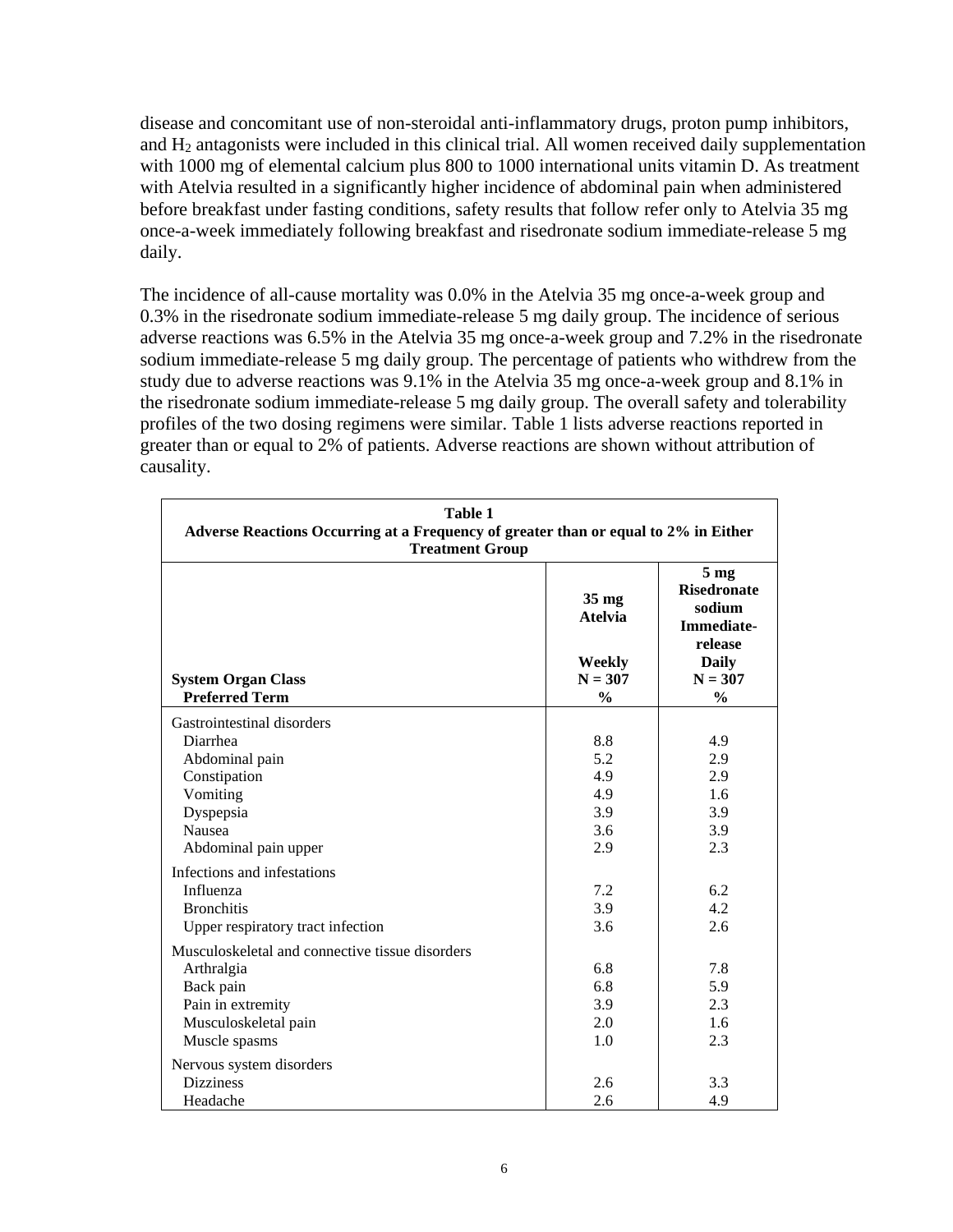*Acute Phase Reactions:* Symptoms consistent with acute phase reaction have been reported with bisphosphonate use. The overall incidence of acute phase reaction was 2.3% in the Atelvia 35 mg once-a-week group and 1.3% in the risedronate sodium immediate-release 5 mg daily group. These incidence rates are based on reporting of one or more pre-specified acute phase reaction-like symptoms within 3 days of the first dose and for a duration of 7 days or less.

*Gastrointestinal Adverse Reactions*: Adverse reactions related to the upper gastrointestinal tract occurred in 16% of subjects treated with Atelvia 35 mg once-a-week and 15% of subjects treated with risedronate sodium immediate-release 5 mg daily. The incidence of upper gastrointestinal tract adverse reactions in the Atelvia 35 mg once-a-week and risedronate sodium immediaterelease 5 mg daily groups were: abdominal pain (5.2% versus 2.9%), dyspepsia (3.9% versus 3.9%), upper abdominal pain (2.9% versus 2.3%), gastritis (1.0% versus 1.0%), and gastroesophageal reflux disease (1.0% versus 1.6%). Study discontinuation due to abdominal pain occurred in 1.3% of the Atelvia 35 mg once-a-week group and 0.7% of the risedronate sodium immediate-release 5 mg daily group.

*Musculoskeletal Adverse Reactions:* Selected musculoskeletal adverse reactions were reported in 16% of subjects treated with Atelvia 35 mg once-a-week and 15% of subjects treated with risedronate sodium immediate-release 5 mg daily. The incidence of musculoskeletal adverse reactions in the Atelvia 35 mg once-a-week and risedronate sodium immediate-release 5 mg daily groups were: arthralgia (6.8% versus 7.8%), back pain (6.8% versus 5.9%), musculoskeletal pain (2.0% versus 1.6%), and myalgia (1.3% versus 1.0%).

#### *Laboratory Test Findings*:

Parathyroid hormone: The effect of Atelvia 35 mg once-a-week and risedronate sodium immediate-release 5 mg daily on parathyroid hormone was evaluated in postmenopausal women with osteoporosis. At week 52, in subjects with normal levels at baseline, PTH levels greater than 65 pg/mL (upper limit of normal) were noted in 9% of subjects receiving Atelvia 35 mg once-a-week and 8% of subjects receiving risedronate sodium immediate-release 5 mg daily. In subjects with normal levels at baseline, PTH levels greater than 97 pg/mL (1.5 times the upper limit of normal) were seen in 2% of subjects receiving Atelvia 35 mg once-a-week and no subjects receiving risedronate sodium immediate-release 5 mg daily. There were no clinically significant differences between treatment groups for levels of calcium, phosphorus and magnesium.

#### Daily Dosing with risedronate sodium immediate-release 5 mg tablets

The safety of risedronate sodium immediate-release 5 mg once daily in the treatment of postmenopausal osteoporosis was assessed in four randomized, double-blind, placebo-controlled multinational trials of 3232 women aged 38 to 85 years with postmenopausal osteoporosis. The duration of the trials was up to three years, with 1619 patients exposed to placebo and 1613 patients exposed to risedronate sodium immediate-release 5 mg daily. Patients with pre-existing gastrointestinal disease and concomitant use of non-steroidal anti-inflammatory drugs, proton pump inhibitors (PPIs), and  $H_2$  antagonists were included in these clinical trials. All women received 1000 mg of elemental calcium plus vitamin D supplementation up to 500 international units per day if their 25-hydroxyvitamin  $D_3$  level was below normal at baseline.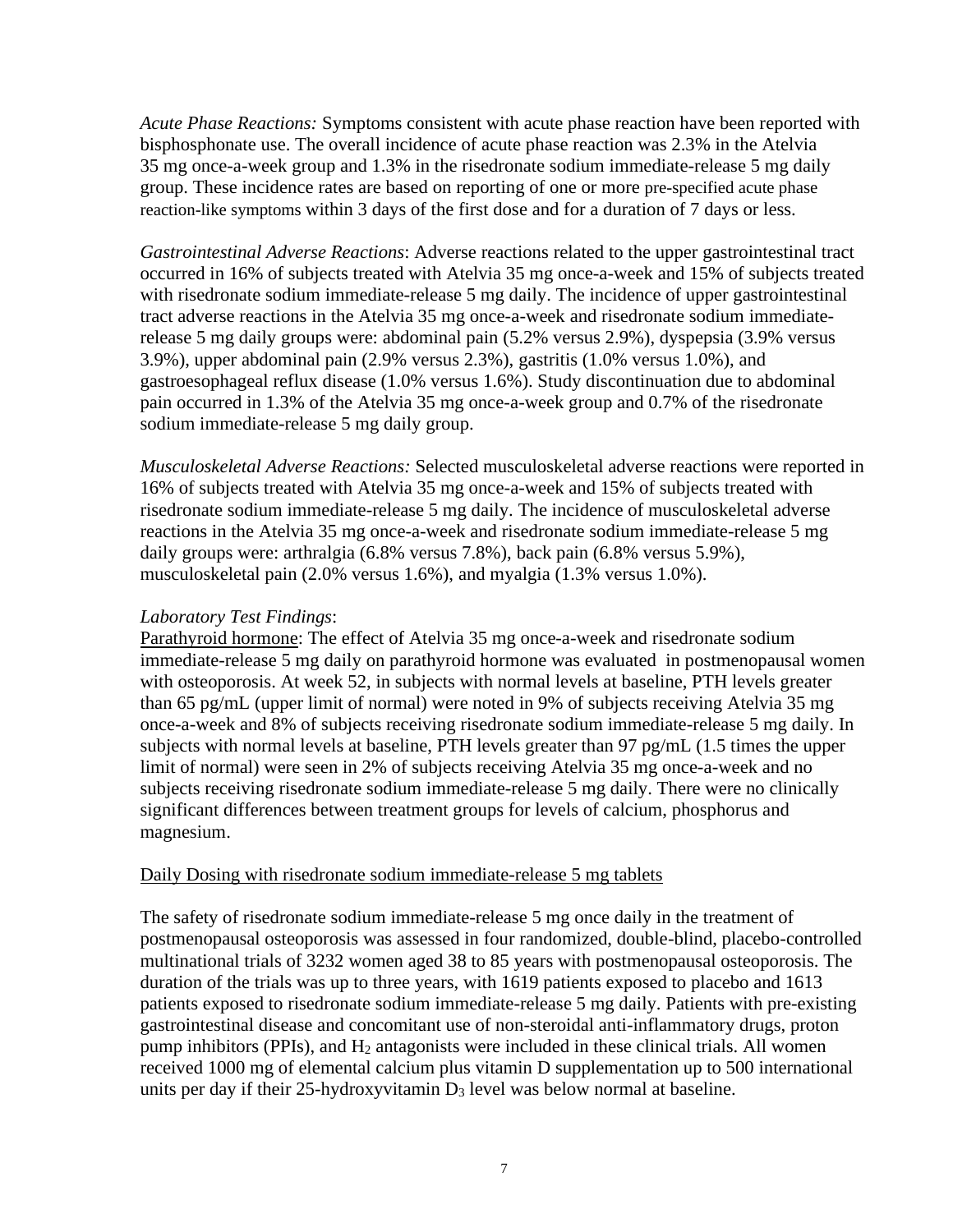The incidence of all-cause mortality was 2.0% in the placebo group and 1.7% in the risedronate sodium immediate-release 5 mg daily group. The incidence of serious adverse reactions was 24.6% in the placebo group and 27.2% in the risedronate sodium immediate-release 5 mg daily group. The percentage of patients who withdrew from the study due to adverse reactions was 15.6% in the placebo group and 14.8% in the risedronate sodium immediate-release 5 mg daily group. The most common adverse reactions reported in greater than 10% of subjects were: back pain, arthralgia, abdominal pain and dyspepsia.

*Gastrointestinal Adverse Reactions:* The incidence of adverse reactions in the placebo and risedronate sodium immediate-release 5 mg daily groups were: abdominal pain (9.9% versus 12.2%), diarrhea (10.0% versus 10.8%), dyspepsia (10.6% versus 10.8%), and gastritis (2.3% versus 2.7%). Duodenitis and glossitis have been reported uncommonly in the risedronate sodium immediate-release 5 mg daily group (0.1% to 1%). In patients with active upper gastrointestinal disease at baseline, the incidence of upper gastrointestinal adverse reactions was similar between the placebo and risedronate sodium immediate-release 5 mg daily groups.

*Musculoskeletal Adverse Reactions:* The incidence of adverse reactions in the placebo and risedronate sodium immediate-release 5 mg daily groups were: back pain (26.1% versus 28.0%), arthralgia (22.1% versus 23.7%), myalgia (6.2% versus 6.7%), and bone pain (4.8% versus 5.3%).

*Laboratory Test Findings*: Throughout the Phase 3 studies, transient decreases from baseline in serum calcium (less than 1%) and serum phosphate (less than 3%) and compensatory increases in serum PTH levels (less than 30%) were observed within 6 months in patients in osteoporosis clinical trials treated with risedronate sodium immediate-release 5 mg daily. There were no significant differences in serum calcium, phosphate, or PTH levels between placebo and risedronate sodium immediate-release 5 mg daily at 3 years. Serum calcium levels below 8 mg/dL were observed in 18 patients, 9 (0.5%) in each treatment arm (placebo and risedronate sodium immediate-release 5 mg daily). Serum phosphorus levels below 2 mg/dL were observed in 14 patients,  $3(0.2\%)$  treated with placebo and 11 (0.6%) treated with risedronate sodium immediate-release 5 mg daily. There have been rare reports (less than 0.1%) of abnormal liver function tests.

*Endoscopic Findings*: In the risedronate sodium immediate-release 5 mg daily clinical trials, endoscopic evaluation was encouraged in any patient with moderate-to-severe gastrointestinal complaints, while maintaining the blind. Endoscopies were performed on equal numbers of patients between the placebo and treated groups [75 (14.5%) placebo; 75 (11.9%) risedronate sodium immediate-release 5 mg daily]. Clinically important findings (perforations, ulcers, or bleeding) among this symptomatic population were similar between groups (51% placebo; 39% risedronate sodium immediate-release 5 mg daily).

## <span id="page-7-0"></span>**6.2 Postmarketing Experience**

The following adverse reactions have been reported with the use of Atelvia. Because these adverse reactions are reported voluntarily from a population of uncertain size, it is not always possible to reliably estimate their frequency or establish a causal relationship to drug exposure.

#### Hypersensitivity Reactions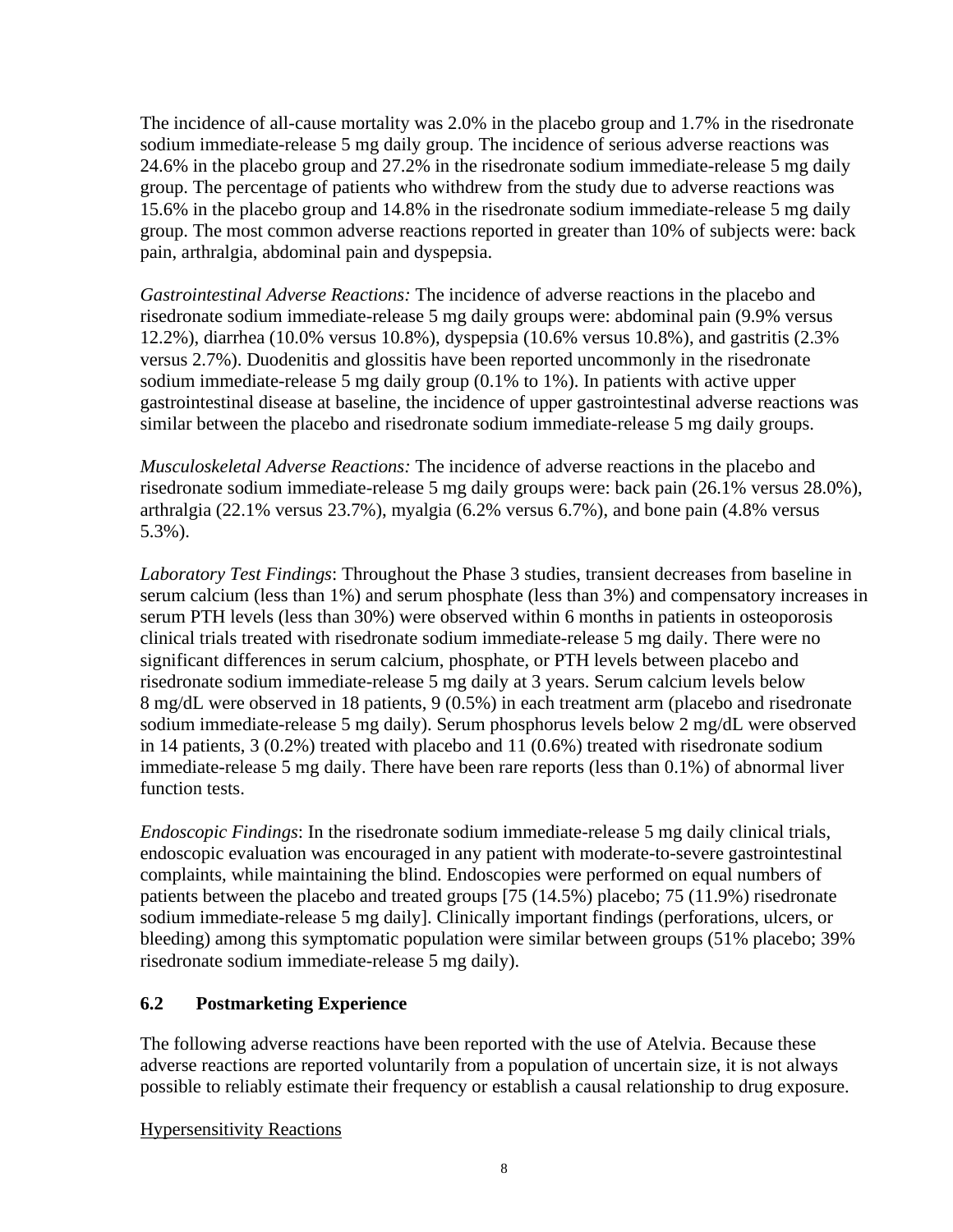Hypersensitivity and skin reactions have been reported, including angioedema, generalized rash, bullous skin reactions, Stevens-Johnson syndrome and toxic epidermal necrolysis.

Gastrointestinal Adverse Reactions

Reactions involving upper gastrointestinal irritation, such as esophagitis and esophageal or gastric ulcers, have been reported [*see Warnings and [Precautions \(5.2\)](#page-2-2)*].

Musculoskeletal Pain

Bone, joint, or muscle pain, described as severe or incapacitating, have been reported rarely [*[see](#page-3-2) Warnings and [Precautions \(5.5\)](#page-3-2)*].

Eye Inflammation Reactions of eye inflammation including iritis and uveitis have been reported rarely.

Jaw Osteonecrosis Osteonecrosis of the jaw has been reported rarely [*see Warnings and [Precautions \(5.4\)](#page-3-1)*].

Pulmonary Asthma exacerbations

# <span id="page-8-1"></span>**7 DRUG INTERACTIONS**

Risedronate is not metabolized and does not induce or inhibit hepatic microsomal drugmetabolizing enzymes (for example, Cytochrome P450).

# <span id="page-8-0"></span>**7.1 Calcium Supplements/Antacids**

When Atelvia was administered following breakfast, the co-administration of a tablet containing 600 mg of elemental calcium and 400 international units vitamin D reduced risedronate bioavailability by approximately 38% [*[see Clinical Pharmacology \(12.3\)](#page-13-0)*]. Calcium supplements, antacids, magnesium-based supplements or laxatives, and iron preparations interfere with the absorption of Atelvia and should not be taken together.

# **7.2 Histamine 2 (H2) Blockers and Proton Pump Inhibitors (PPIs)**

Drugs that raise stomach pH (for example, PPIs or H<sup>2</sup> blockers) may cause faster drug release from enteric coated (delayed-release) drug products such as Atelvia. Co-administration of Atelvia with the PPI, esomeprazole, increased risedronate bioavailability. The maximum plasma concentration  $(C_{\text{max}})$  and the area under the plasma concentration (AUC) were increased by 60 percent and 22 percent, respectively.

Concomitant administration of Atelvia and H<sup>2</sup> blockers or PPIs is not recommended.

# <span id="page-8-2"></span>**7.3 Hormone Therapy**

Concomitant use of Atelvia with estrogens and estrogen agonist/antagonists has not been studied.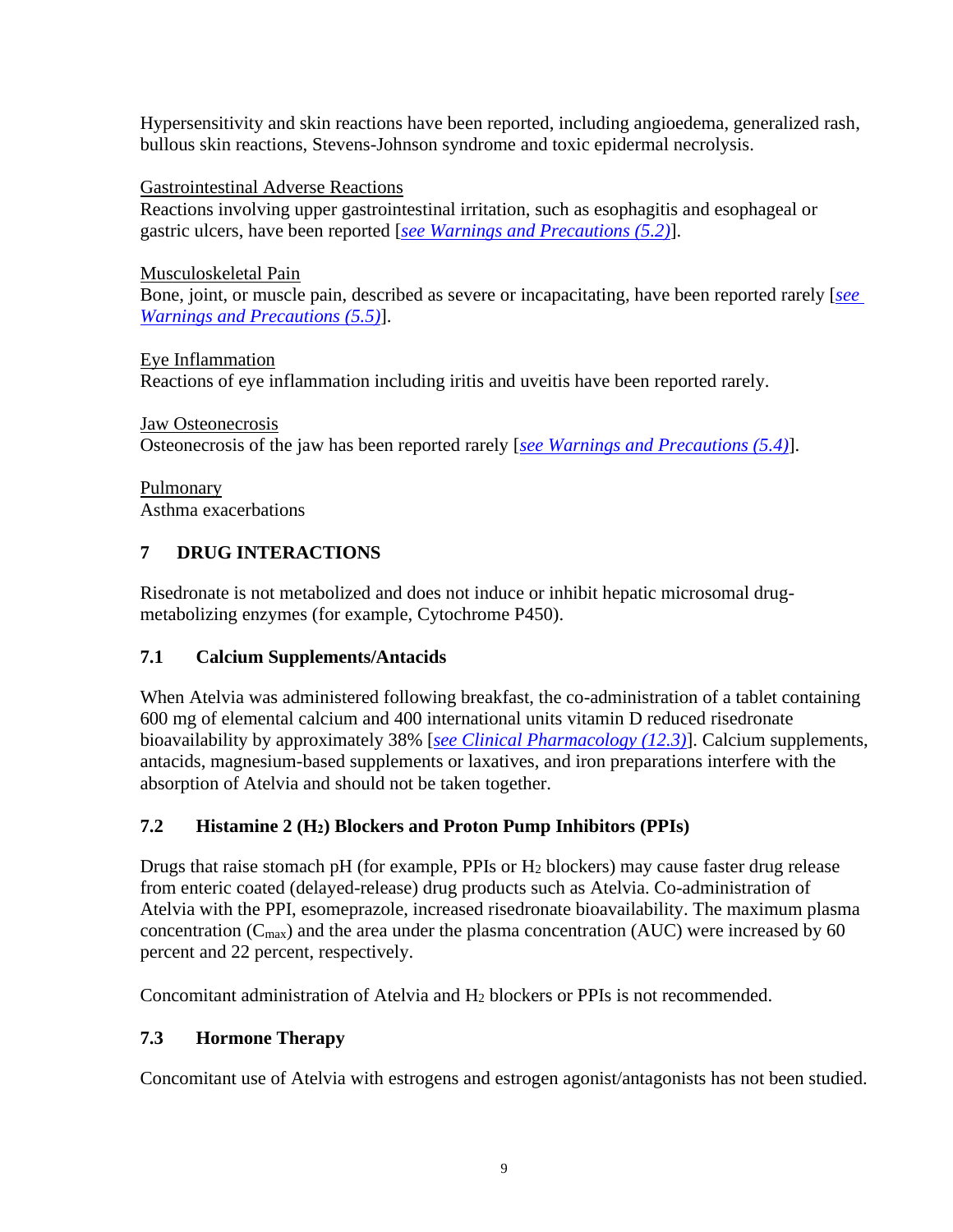#### <span id="page-9-0"></span>**7.4 Aspirin/Nonsteroidal Anti-Inflammatory Drugs**

In the Phase 3 study comparing Atelvia 35 mg once-a-week immediately following breakfast and risedronate sodium 5 mg daily, 18% of NSAID users (any use) in both groups developed upper gastrointestinal adverse reactions. Among non-users, 13% of patients taking Atelvia 35 mg oncea-week immediately following breakfast developed upper gastrointestinal adverse reactions, compared to 12% taking risedronate sodium 5 mg daily.

### <span id="page-9-1"></span>**8 USE IN SPECIFIC POPULATIONS**

#### <span id="page-9-2"></span>**8.1 Pregnancy**

#### Risk Summary

Available data on use of Atelvia in pregnant women are insufficient to inform drug-associated risk of adverse maternal or fetal outcomes. Discontinue Atelvia when pregnancy is recognized.

In animal reproduction studies, daily oral administration of risedronate to pregnant rats during organogenesis decreased neonatal survival and body weight at doses approximately 5 and 26 times, respectively, the highest recommended human daily dose of 30 mg (based on body surface area, mg/m<sup>2</sup>), the dose indicated for treatment of Paget's disease. A low incidence of cleft palate was observed in fetuses of dams treated at doses approximately equal to the 30 mg human daily dose. Delayed skeletal ossification was observed in fetuses of dams treated at approximately 2.5 to 5 times the 30 mg human daily dose. Periparturient mortality due to maternal hypocalcemia occurred in dams and neonates upon daily oral administration of risedronate to pregnant rats during mating and/or gestation starting at doses equivalent to the 30 mg daily human dose.

Bisphosphonates are incorporated into the bone matrix, from which they are gradually released over a period of weeks to years. The amount of bisphosphonate incorporated into adult bone available for release into the systemic circulation is directly related to the dose and duration of bisphosphonate use. Consequently, based on mechanism of action of bisphosphonates, there is a potential risk of fetal harm, predominantly skeletal, if a woman becomes pregnant after completing a course of bisphosphonate therapy. The impact of variables such as time between cessation of bisphosphonate therapy to conception, the particular bisphosphonate used, and the route of administration (intravenous versus oral) on this risk has not been studied.

The estimated background risk of major birth defects and miscarriage for the indicated populations is unknown. All pregnancies have a background risk of birth defects, loss, or other adverse outcomes. In the U.S. general population, the estimated background risks of major birth defects and miscarriage in clinically recognized pregnancies is 2-4% and 15-20%, respectively.

#### Data

#### *Animal data*

In animal studies, pregnant rats received risedronate sodium during organogenesis at doses 1 to 26 times the human Paget's disease dose of 30 mg/day (based on body surface area, mg/m<sup>2</sup>). Survival of neonates was decreased in rats treated during gestation with oral doses approximately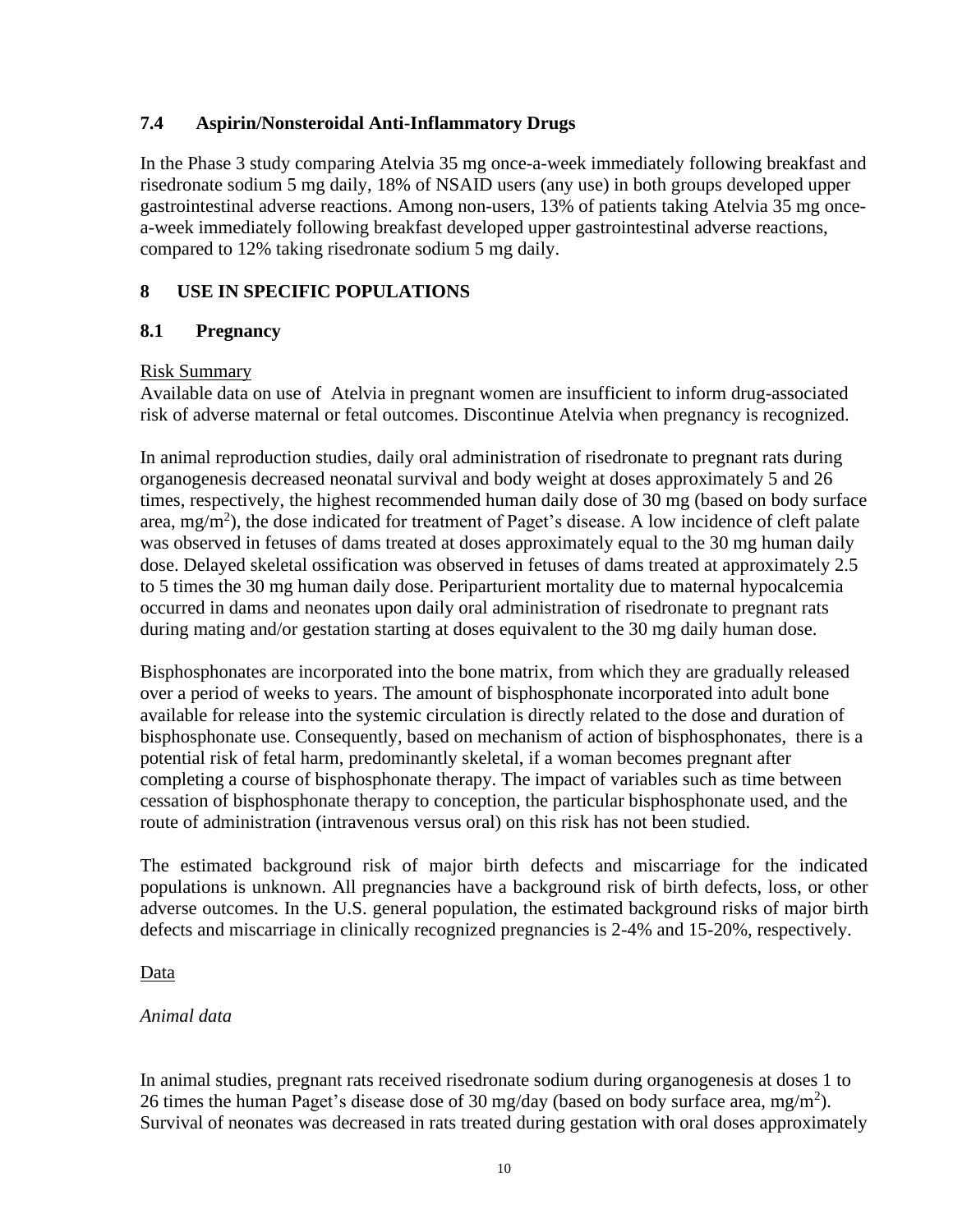5 times the human dose and body weight was decreased in neonates from dams treated with approximately 26 times the human dose. A low incidence of cleft palate was observed in fetuses from female rats treated with oral doses approximately equal to the human dose. The number of fetuses exhibiting incomplete ossification of sternebrae or skull of dams treated with approximately 2.5 times the human dose was significantly increased compared to controls. Both incomplete ossification and unossified sternebrae were increased in fetuses of dams treated with oral doses approximately 5 times the human dose.

No significant ossification effects were seen in fetuses of rabbits treated with oral doses approximately 7 times the human dose (the highest dose tested). However, 1 of 14 litters were aborted and 1 of 14 litters were delivered prematurely.

Periparturient mortality due to maternal hypocalcemia occurred in dams and neonates when pregnant rats were treated daily during mating and/or gestation with oral doses equivalent to the human dose or higher.

## **8.2 Lactation**

#### Risk Summary

There are no data to assess the presence of risedronate in human milk, the effects on the breastfed infant, or the effects on milk production. A small degree of lacteal transfer occurred in nursing rats. The concentration of the drug in animal milk does not necessarily predict the concentration of drug in human milk. However, when a drug is present in animal milk, it is likely that the drug will be present in human milk. The developmental and health benefits of breastfeeding should be considered along with the mother's clinical need for Atelvia and any potential adverse effects on the breast-fed child from Atelvia or from the underlying maternal condition.

#### Data

#### *Animal Data*

Risedronate was detected in neonates of lactating rats given a single oral dose of risedronate at 24-hours post-dosing, indicating a small degree of lacteal transfer.

#### <span id="page-10-1"></span>**8.3 Females and Males of Reproductive Potential**

#### Infertility

There are no data available in humans. Female and male fertility may be impaired based on animal studies demonstrating adverse effects of Atelvia on fertility parameters *[see Nonclinical Toxicology (13.1)]*.

#### <span id="page-10-0"></span>**8.4 Pediatric Use**

Atelvia is not indicated for use in pediatric patients.

The safety and effectiveness of risedronate sodium immediate-release was assessed in a oneyear, randomized, double-blind, placebo-controlled study of 143 pediatric patients (94 received risedronate) with osteogenesis imperfecta (OI). The enrolled population was predominantly patients with mild OI (85% Type-I), aged 4 to less than 16 years, 50% male and 82% Caucasian,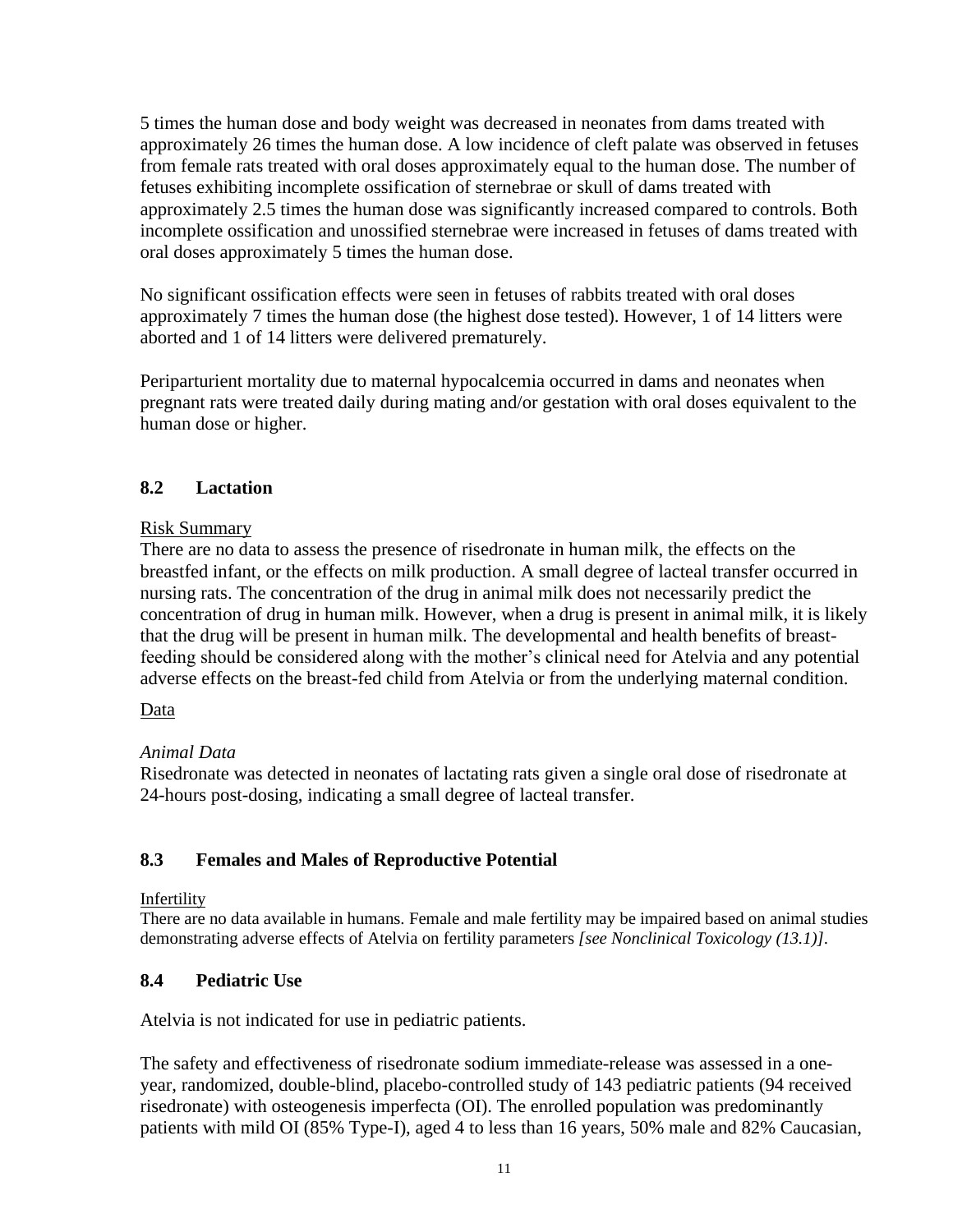with a mean lumbar spine BMD Z-score of -2.08 (2.08 standard deviations below the mean for age-matched controls). Patients received either a 2.5 mg (less than or equal to 30 kg body weight) or 5 mg (greater than 30 kg body weight) daily oral dose. After one year, an increase in lumbar spine BMD in the risedronate sodium immediate-release group compared to the placebo group was observed. However, treatment with risedronate sodium immediate-release did not result in a reduction in the risk of fracture in pediatric patients with OI. In risedronate sodium immediate-release treated subjects, no mineralization defects were noted in paired bone biopsy specimens obtained at baseline and month 12.

The overall safety profile of risedronate in OI patients treated for up to 12 months was generally similar to that of adults with osteoporosis. However, there was an increased incidence of vomiting compared to placebo. In this study, vomiting was observed in 15% of children treated with risedronate sodium immediate-release and 6% of patients treated with placebo. Other adverse reactions reported in greater than or equal to 10% of patients treated with risedronate sodium immediate-release and with a higher frequency than placebo were: pain in the extremity (21% with risedronate sodium immediate-release versus 16% with placebo), headache (20% versus 8%), back pain (17% versus 10%), pain (15% versus 10%), upper abdominal pain (11% versus 8%), and bone pain (10% versus 4%).

## <span id="page-11-1"></span>**8.5 Geriatric Use**

Of the patients receiving Atelvia in postmenopausal osteoporosis studies, 59% were 65 and over, while 13% were 75 and over. No overall differences in safety or effectiveness were observed between these patients and younger patients, and other reported clinical experience has not identified differences in responses between the elderly and younger patients, but greater sensitivity of some older individuals cannot be ruled out.

## <span id="page-11-0"></span>**8.6 Renal Impairment**

Atelvia is not recommended for use in patients with severe renal impairment (creatinine clearance less than 30 mL/min) because of lack of clinical experience. No dosage adjustment is necessary in patients with a creatinine clearance greater than or equal to 30 mL/min.

## <span id="page-11-2"></span>**8.7 Hepatic Impairment**

No studies have been performed to assess risedronate sodium's safety or efficacy in patients with hepatic impairment. Risedronate is not metabolized in human liver preparations. Dosage adjustment is unlikely to be needed in patients with hepatic impairment.

## <span id="page-11-3"></span>**10 OVERDOSAGE**

Decreases in serum calcium and phosphorus following substantial overdose may be expected in some patients. Signs and symptoms of hypocalcemia may also occur in some of these patients. While milk or antacids containing calcium may be given to bind risedronate sodium immediaterelease and reduce absorption of the drug, the impact of this intervention for Atelvia delayedrelease tablets has not been evaluated.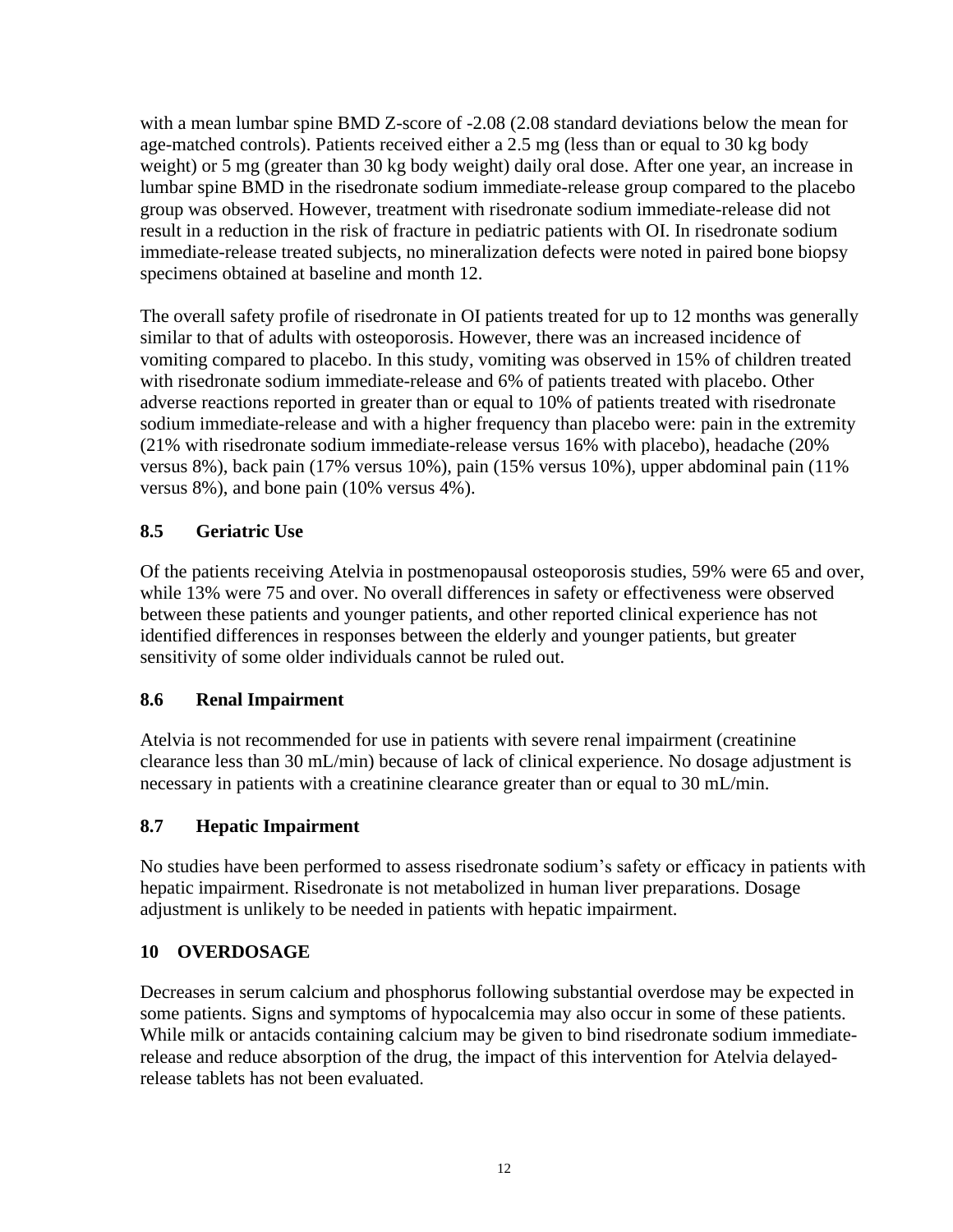In cases of substantial overdose, gastric lavage may be considered to remove unabsorbed drug. Standard procedures that are effective for treating hypocalcemia, including the administration of calcium intravenously, would be expected to restore physiologic amounts of ionized calcium and to relieve signs and symptoms of hypocalcemia.

Lethality after single oral doses of risedronate was seen in female rats at 903 mg/kg and male rats at 1703 mg/kg. The minimum lethal dose in mice and rabbits was 4000 mg/kg and 1000 mg/kg, respectively. These values represent 320 to 620 times the human Paget's disease dose of 30 mg/day based on surface area  $(mg/m<sup>2</sup>)$ .

#### <span id="page-12-0"></span>**11 DESCRIPTION**

Atelvia (risedronate sodium) delayed-release tablets contain a pH-sensitive enteric coating and a chelating agent (EDTA).

Risedronate is a pyridinyl bisphosphonate that inhibits osteoclast-mediated bone resorption and modulates bone metabolism. Each Atelvia tablet for oral administration contains the equivalent of 35 mg of anhydrous risedronate sodium in the form of the hemi-pentahydrate with small amounts of monohydrate. The empirical formula for risedronate sodium hemi-pentahydrate is  $C_7H_{10}NO_7P_2Na$  •2.5 H<sub>2</sub>O. The chemical name of risedronate sodium is [1-hydroxy-2-(3pyridinyl)ethylidene]bis[phosphonic acid] monosodium salt. The chemical structure of risedronate sodium hemi-pentahydrate is the following:



| Molecular Weight:  |        |
|--------------------|--------|
| Anhydrous:         | 305.10 |
| Hemi-pentahydrate: | 350.13 |

Risedronate sodium is a fine, white to off-white, odorless, crystalline powder. It is soluble in water and in aqueous solutions, and essentially insoluble in common organic solvents.

#### Inactive Ingredients

Edetate disodium, ferric oxide yellow, magnesium stearate, methacrylic acid copolymer, polysorbate 80, silicified microcrystalline cellulose (ProSolv SMCC90), simethicone, sodium starch glycolate, stearic acid, talc, and triethyl citrate.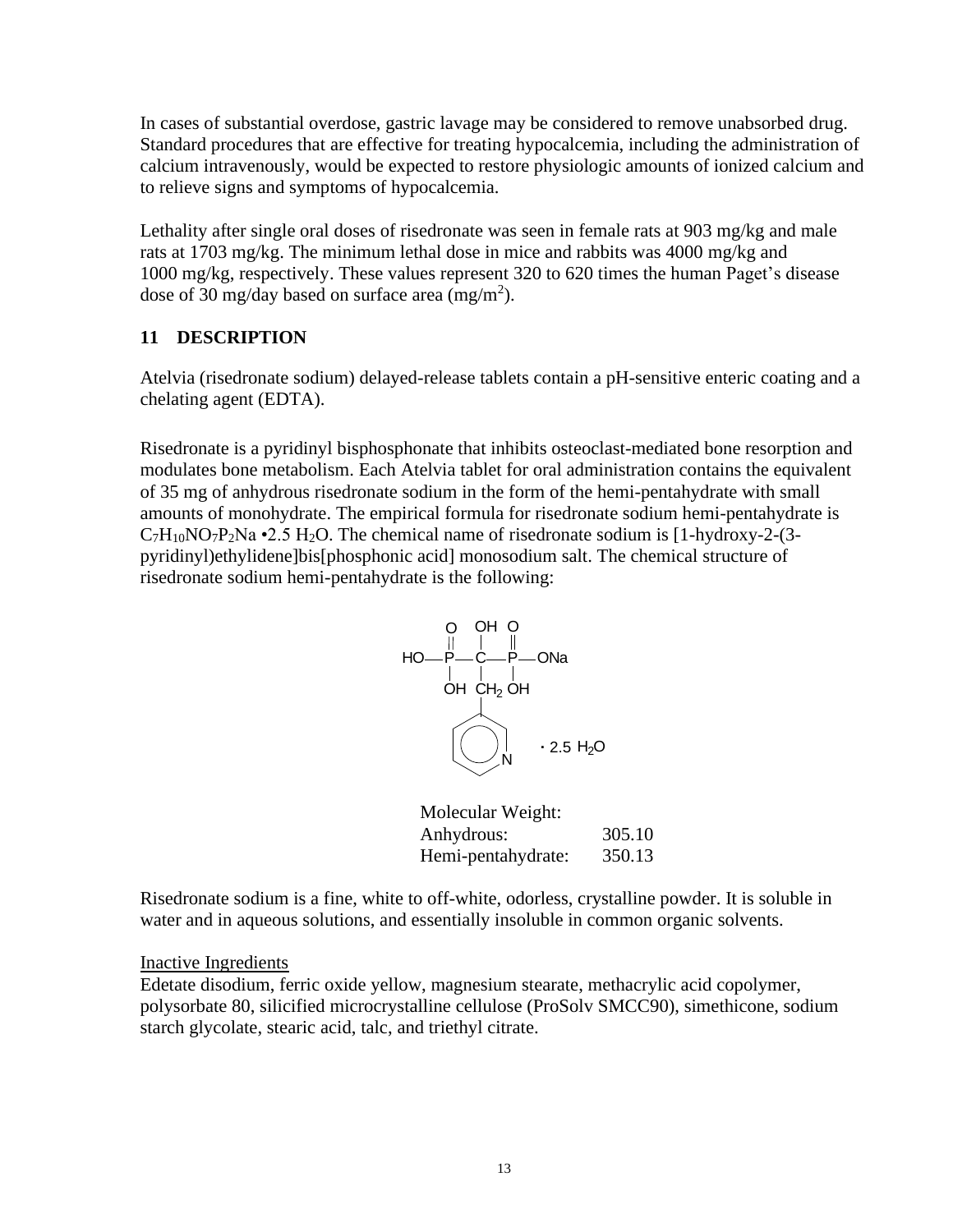### <span id="page-13-1"></span>**12 CLINICAL PHARMACOLOGY**

#### <span id="page-13-2"></span>**12.1 Mechanism of Action**

Risedronate has an affinity for hydroxyapatite crystals in bone and acts as an antiresorptive agent. At the cellular level, risedronate inhibits osteoclasts. The osteoclasts adhere normally to the bone surface, but show evidence of reduced active resorption (for example, lack of ruffled border). Histomorphometry in rats, dogs, and minipigs showed that risedronate treatment reduces bone turnover (activation frequency, that is, the rate at which bone remodeling sites are activated) and bone resorption at remodeling sites.

#### <span id="page-13-3"></span>**12.2 Pharmacodynamics**

Risedronate treatment decreases the elevated rate of bone turnover that is typically seen in postmenopausal osteoporosis. In clinical trials, administration of risedronate sodium immediaterelease to postmenopausal women resulted in decreases in biochemical markers of bone turnover, including urinary deoxypyridinoline/creatinine and urinary collagen cross-linked Ntelopeptide (markers of bone resorption) and serum bone-specific alkaline phosphatase (a marker of bone formation). At the 5 mg daily dose, decreases in deoxypyridinoline/creatinine were evident within 14 days of treatment. Changes in bone formation markers were observed later than changes in resorption markers, as expected, due to the coupled nature of bone resorption and bone formation; decreases in bone-specific alkaline phosphatase of about 20% were evident within 3 months of treatment. Bone turnover markers reached a nadir of about 40% below baseline values by the sixth month of treatment and remained stable with continued treatment for up to 3 years. Bone turnover is decreased as early as 14 days and maximally within about 6 months of treatment, with achievement of a new steady-state that more nearly approximates the rate of bone turnover seen in premenopausal women. In a 1-year study comparing Atelvia 35 mg weekly taken immediately after breakfast versus risedronate sodium immediate-release 5 mg daily oral dosing regimens in postmenopausal women, mean decreases from baseline at 1 year in urinary collagen cross-linked N-telopeptide were 47% in the Atelvia 35 mg once-a-week following breakfast group and 42% in the risedronate sodium immediate-release 5 mg daily group. In addition, serum bone-specific alkaline phosphatase at 1 year was reduced by 33% in the Atelvia 35 mg once-a-week following breakfast group and 32% in the risedronate sodium immediate-release 5 mg daily group.

#### <span id="page-13-0"></span>**12.3 Pharmacokinetics**

#### Absorption

The mean absolute oral bioavailability of the 30 mg risedronate sodium immediate-release tablet taken 4 hours prior to a meal is 0.63% (90% confidence interval [CI]: 0.54% to 0.75%) and is similar to an oral solution. The time to peak concentration  $(T_{max})$  for Atelvia tablet is approximately 3 hours when administered in the morning 4 hours prior to a meal.

#### *Food Effect*

In a crossover pharmacokinetic study, the bioavailability of Atelvia 35 mg delayed-release tablets decreased by approximately 30% when administered immediately after a high-fat breakfast compared to administration in the morning 4 hours before a meal.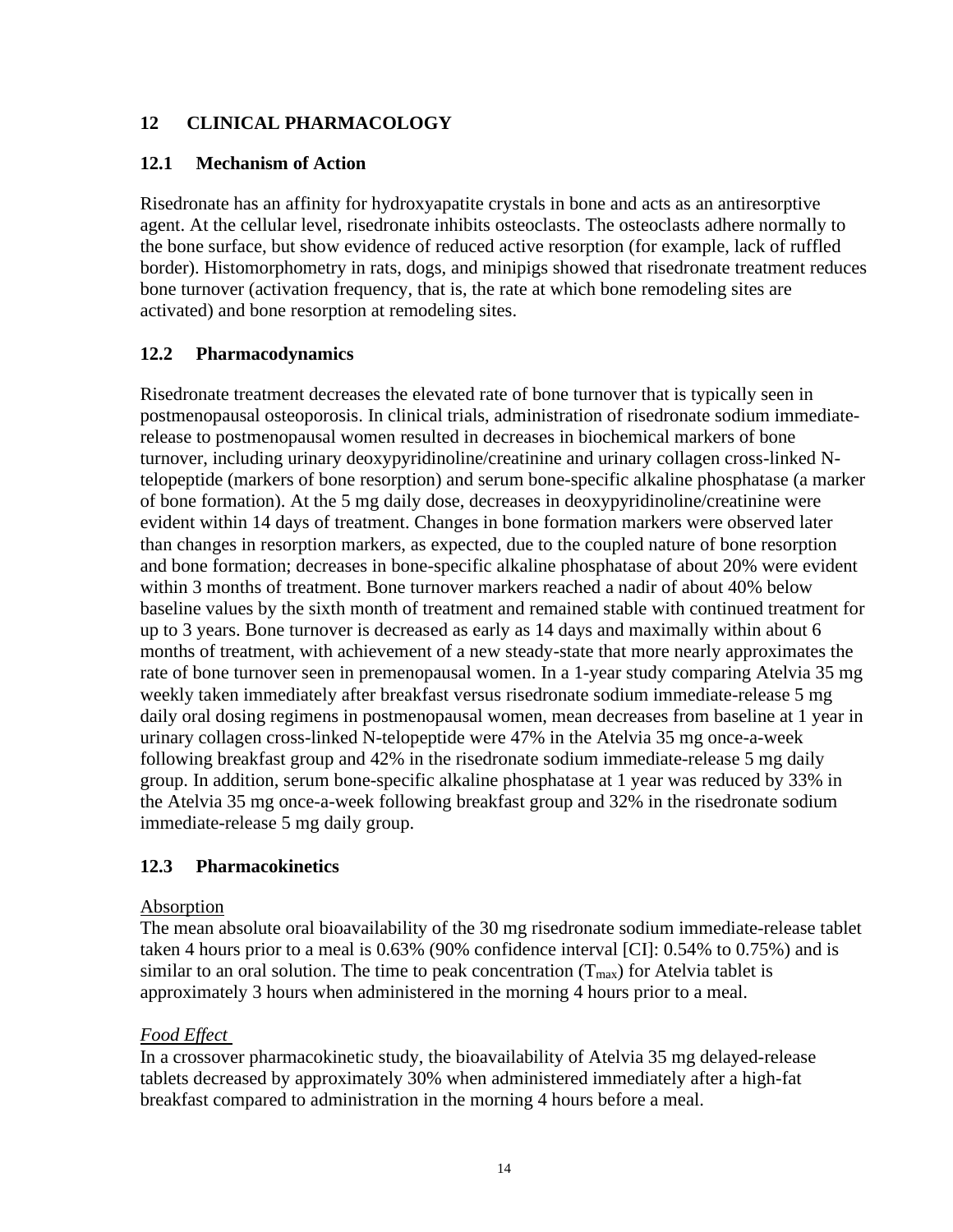The bioavailability of the 35 mg Atelvia tablet administered after a high-fat breakfast was similar to risedronate sodium 35 mg immediate-release tablet dosed 4 hours before a meal in one study and was approximately 2- to 4-fold greater than the immediate-release 35 mg tablet administered 30 minutes prior to a high-fat breakfast.

In a separate study, Atelvia administered after dinner exhibited approximately 87% increase in risedronate exposure compared to administration following a breakfast. The safety and efficacy of dosing Atelvia after dinner has not been evaluated [*[see Dosage and Administration \(2\)](#page-1-6)*].

#### Distribution

The mean steady-state volume of distribution for risedronate is 13.8 L/kg in humans. Human plasma protein binding of drug is about 24%. Preclinical studies in rats and dogs dosed intravenously with single doses of  $\lceil {^{14}C} \rceil$  risedronate indicate that approximately 60% of the dose is distributed to bone. The remainder of the dose is excreted in the urine. After multiple oral dosing in rats, the uptake of risedronate in soft tissues was in the range of 0.001% to 0.01%.

#### Metabolism

There is no evidence of systemic metabolism of risedronate.

#### Excretion

In young healthy subjects, approximately half of the absorbed dose of risedronate was excreted in urine within 24 hours, and 85% of an intravenous dose was recovered in the urine over 28 days. Based on simultaneous modeling of serum and urine data for the risedronate sodium immediate-release tablets, mean renal clearance was  $105$  mL/min (CV = 34%) and mean total clearance was  $122$  mL/min (CV = 19%), with the difference primarily reflecting nonrenal clearance or clearance due to adsorption to bone. The renal clearance is not concentration dependent, and there is a linear relationship between renal clearance and creatinine clearance. Unabsorbed drug is eliminated unchanged in feces. In osteopenic postmenopausal women, the terminal exponential half-life was 561 hours, mean renal clearance was 52 mL/min ( $CV = 25\%$ ), and mean total clearance was 73 mL/min  $(CV = 15\%)$ .

#### Specific Populations

*Pediatric:* Atelvia is not indicated for use in pediatric patients [*[see Pediatric Use \(8.4\)](#page-10-0)*].

*Geriatric:* Effect of age on bioavailability of Atelvia has not been evaluated. Based on data from risedronate immediate-release tablet, bioavailability and disposition of risedronate are similar in elderly (greater than 60 years of age) and younger subjects. No dosage adjustment is necessary.

*Race:* Pharmacokinetic differences due to race have not been studied. The clinical trial of Atelvia was conducted mostly in Caucasians.

*Renal Impairment:* Risedronate is excreted unchanged primarily via the kidney. As compared to persons with normal renal function, the renal clearance of risedronate was decreased by about 70% in patients with creatinine clearance of approximately 30 mL/min. Atelvia is not recommended for use in patients with severe renal impairment (creatinine clearance less than 30 mL/min). No dosage adjustment is necessary in patients with a creatinine clearance greater than or equal to 30 mL/min.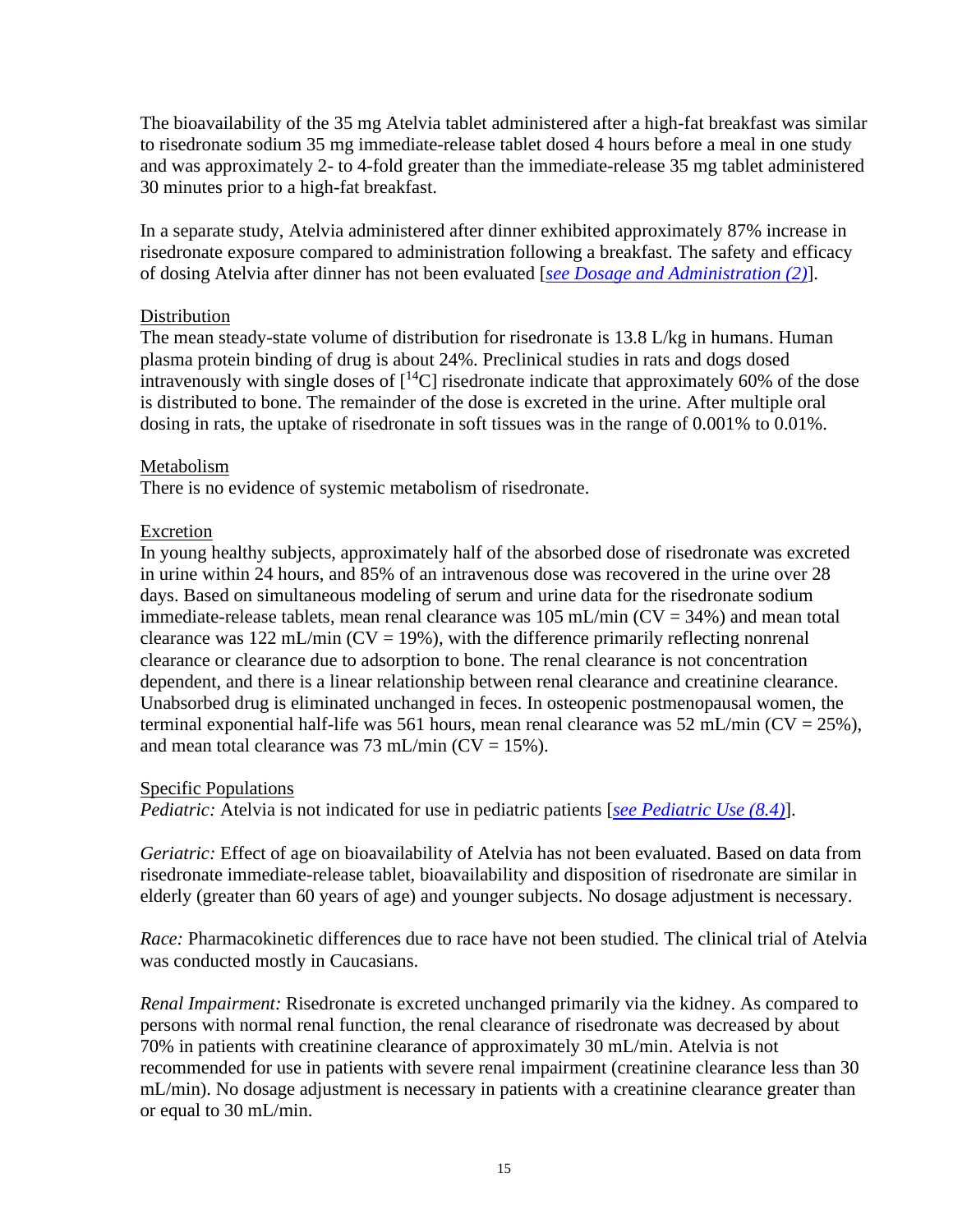*Hepatic Impairment:* No studies have been performed to assess risedronate's safety or efficacy in patients with hepatic impairment. Risedronate is not metabolized in rat, dog, and human liver preparations. Insignificant amounts (less than 0.1% of intravenous dose) of drug are excreted in the bile in rats. Therefore, dosage adjustment is unlikely to be needed in patients with hepatic impairment.

*Drug Interactions:* Risedronate is not metabolized and does not induce or inhibit hepatic microsomal drug-metabolizing enzymes (for example, Cytochrome P450).

*Calcium supplement:* A Phase 1 single-dose, cross-over study in 101 postmenopausal women evaluated the relative bioavailability of Atelvia 35 mg delayed-release tablets taken after breakfast and following a 600 mg elemental calcium/400 international units vitamin D supplement, compared to Atelvia alone taken after breakfast without calcium or vitamin D supplementation. The addition of the calcium/vitamin D supplement following the meal resulted in an approximate 38% reduction in the amount of risedronate absorbed [*[see Drug Interactions](#page-8-1)  [\(7\)](#page-8-1)*].

*Proton Pump Inhibitors:* A Phase 1, 2-period, cross-over study in 60 healthy postmenopausal female subjects evaluated the relative bioavailability of a single dose Atelvia 35 mg delayedrelease tablet taken after breakfast following 6 days of esomeprazole magnesium delayed release 40 mg capsules. On Day 6, esomeprazole 40 mg capsule was administered with 240 mL water one hour before breakfast and Atelvia 35 mg tablet was administered with 240 mL water within 10 minutes after a standard breakfast. The  $C_{\text{max}}$  and  $AUC_{\text{inf}}$  of risedronate were increased by 60 percent and 22 percent, respectively, in presence of esomeprazole.

# <span id="page-15-0"></span>**13 NONCLINICAL TOXICOLOGY**

## <span id="page-15-1"></span>**13.1 Carcinogenesis, Mutagenesis, Impairment of Fertility**

## **Carcinogenesis**

In a 104-week carcinogenicity study, rats were administered daily oral doses up to approximately 8 times the human Paget's disease dose of 30 mg/day. There were no significant drug-induced tumor findings in male or female rats. The high dose male group was terminated early in the study (Week 93) due to excessive toxicity, and data from this group were not included in the statistical evaluation of the study results. In an 80-week carcinogenicity study, mice were administered daily oral doses approximately 6.5 times the human dose. There were no significant drug-induced tumor findings in male or female mice.

## Mutagenesis

Risedronate did not exhibit genetic toxicity in the following assays: *In vitro* bacterial mutagenesis in *Salmonella* and *E. coli* (Ames assay), mammalian cell mutagenesis in CHO/HGPRT assay, unscheduled DNA synthesis in rat hepatocytes and an assessment of chromosomal aberrations *in vivo* in rat bone marrow. Risedronate was positive in a chromosomal aberration assay in CHO cells at highly cytotoxic concentrations (greater than 675 mcg/mL, survival of 6% to 7%). When the assay was repeated at doses exhibiting appropriate cell survival (29%), there was no evidence of chromosomal damage.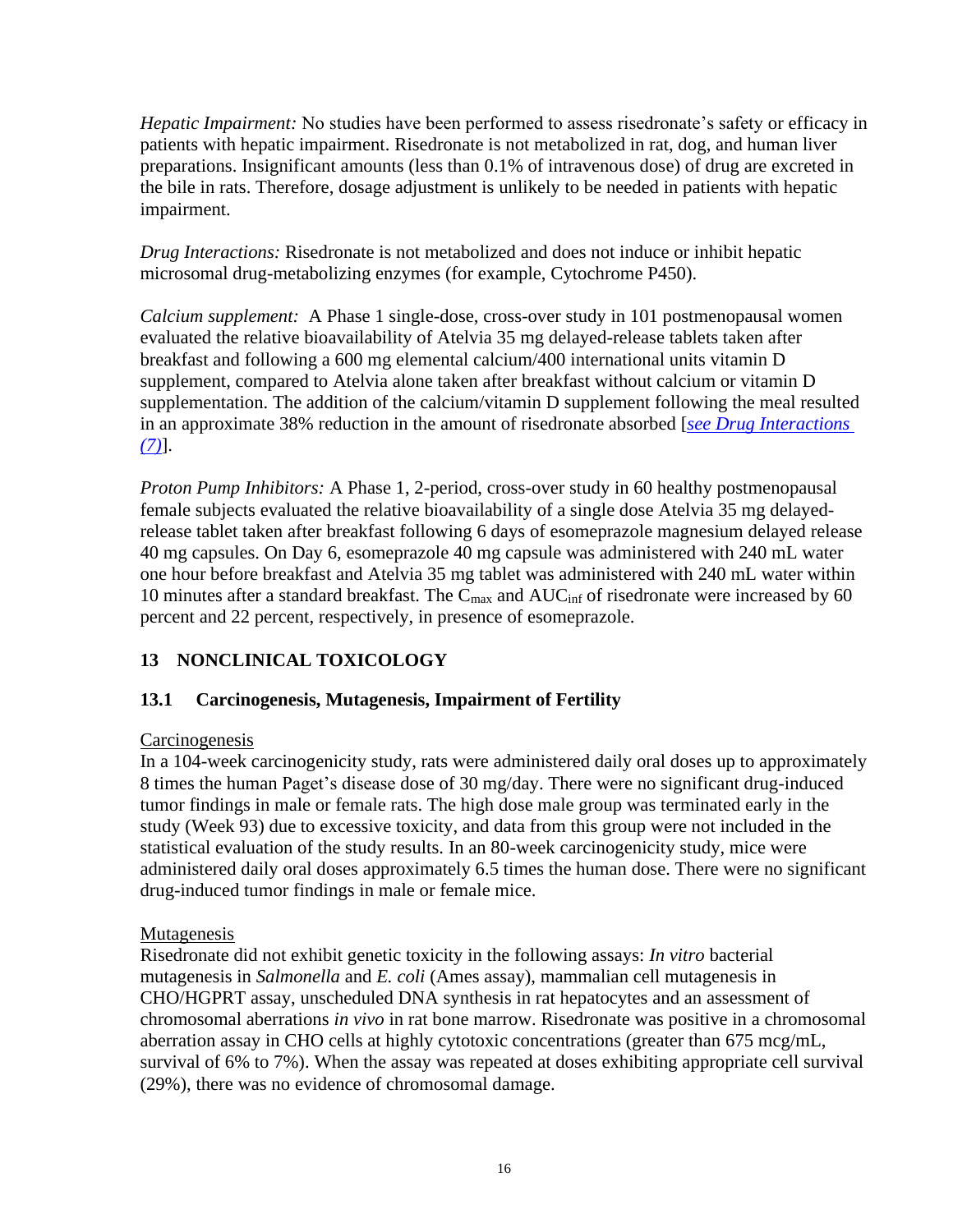#### Impairment of Fertility

In female rats, ovulation was inhibited at an oral dose approximately 5 times the human dose. Decreased implantation was noted in female rats treated with doses approximately 2.5 times the human dose. In male rats, testicular and epididymal atrophy and inflammation were noted at approximately 13 times the human dose. Testicular atrophy was also noted in male rats after 13 weeks of treatment at oral doses approximately 5 times the human dose. There was moderate-tosevere spermatid maturation block after 13 weeks in male dogs at an oral dose approximately 8 times the human dose. These findings tended to increase in severity with increased dose and exposure time.

Dosing multiples provided above are based on the recommended human Paget's disease dose of 30 mg/day and normalized using body surface area  $(mg/m<sup>2</sup>)$ . Actual doses were 24 mg/kg/day in rats, 32 mg/kg/day in mice, and 8, 16 and 40 mg/kg/day in dogs.

#### <span id="page-16-0"></span>**13.2 Animal Toxicology and/or Pharmacology**

Risedronate demonstrated potent anti-osteoclast, antiresorptive activity in ovariectomized rats and minipigs. Bone mass and biomechanical strength were increased dose-dependently at daily oral doses up to 4 and 25 times the recommended human dose of 5 mg/day for rats and minipigs, respectively. Risedronate treatment maintained the positive correlation between BMD and bone strength and did not have a negative effect on bone structure or mineralization. In intact dogs, risedronate induced positive bone balance at the level of the bone remodeling unit at oral doses ranging from 0.5 to 1.5 times the human dose of 5 mg/day.

In dogs treated with an oral dose approximately 5 times the human dose of 5 mg/day, risedronate caused a delay in fracture healing of the radius. The observed delay in fracture healing is similar to other bisphosphonates. This effect did not occur at a dose approximately 0.5 times the human daily dose.

The Schenk rat assay, based on histologic examination of the epiphyses of growing rats after drug treatment, demonstrated that risedronate did not interfere with bone mineralization even at the highest dose tested, which was approximately 3500 times the lowest antiresorptive dose in this model (1.5 mcg/kg/day) and approximately 800 times the human dose of 5 mg/day. This indicates that Atelvia administered at the therapeutic dose is unlikely to induce osteomalacia.

Dosing multiples provided above are based on the recommended human osteoporosis dose of 5 mg/day and normalized using body surface area  $(mg/m<sup>2</sup>)$ .

## <span id="page-16-1"></span>**14 CLINICAL STUDIES**

#### <span id="page-16-2"></span>**14.1 Treatment of Osteoporosis in Postmenopausal Women**

The efficacy of Atelvia 35 mg once-a-week in the treatment of postmenopausal osteoporosis was demonstrated in a randomized, double-blind, active-control trial of approximately 900 subjects. All patients in this study received supplemental calcium (1000 mg/day) and vitamin D (800 to 1000 international units/day). The primary efficacy endpoint was percent change in lumbar spine bone mineral density at 1 year.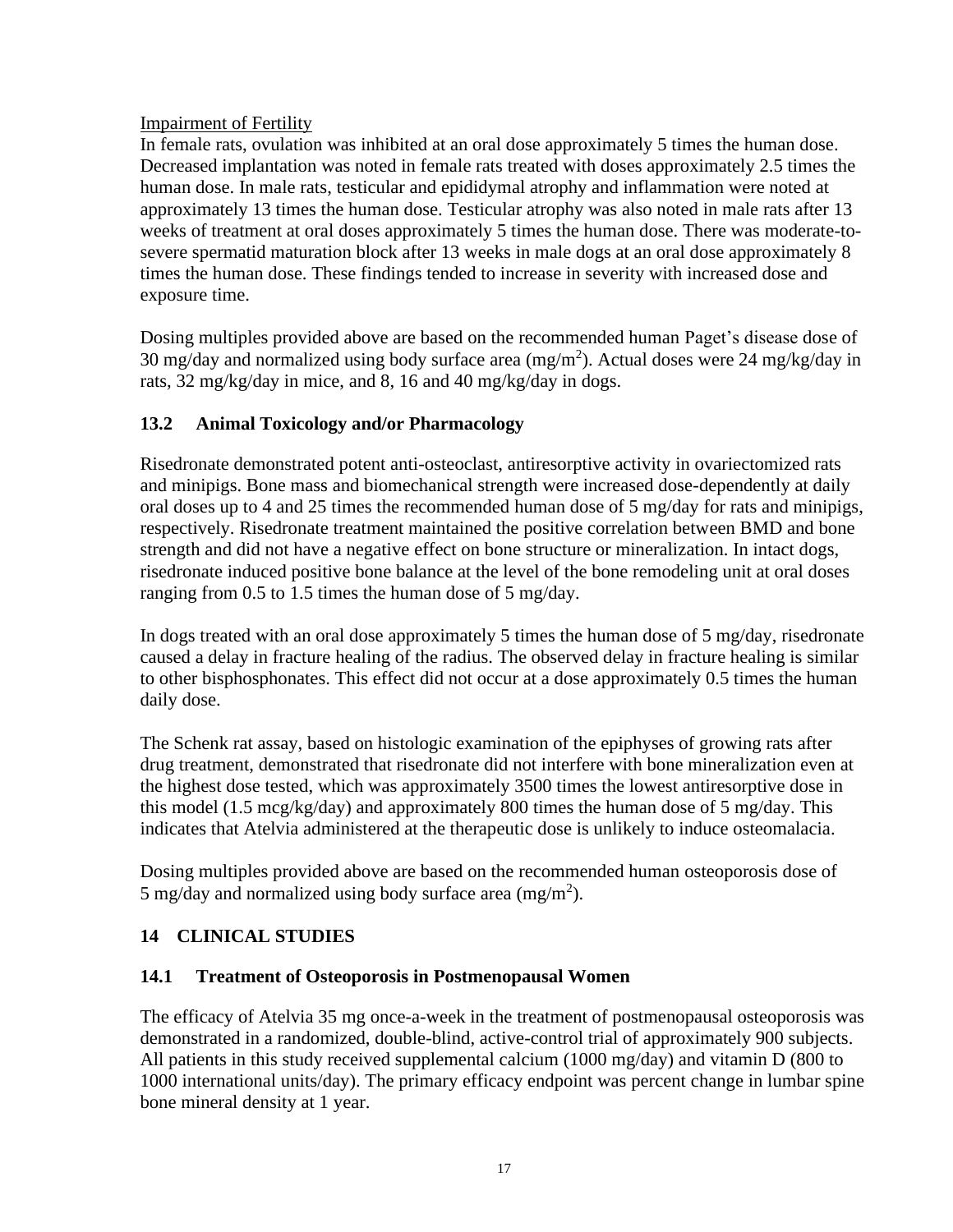Atelvia 35 mg once-a-week administered after breakfast was shown to be non-inferior to risedronate sodium immediate-release 5 mg daily. Table 2 presents the primary efficacy analysis, percent change in lumbar spine BMD, in the intent-to-treat population with last observation carried forward (LOCF).

| Table 2<br>Lumbar Spine BMD - Percent Change from Baseline at Endpoint[a]                                             |                    |                            |  |  |
|-----------------------------------------------------------------------------------------------------------------------|--------------------|----------------------------|--|--|
|                                                                                                                       | Risedronate sodium | Atelvia                    |  |  |
|                                                                                                                       | immediate-release  | 35 mg Once-a-Week          |  |  |
|                                                                                                                       | 5 mg Daily         | <b>Following Breakfast</b> |  |  |
|                                                                                                                       | $N = 307$          | $N = 307$                  |  |  |
| Primary Efficacy (LOCF)                                                                                               |                    |                            |  |  |
| n                                                                                                                     | 270                | 261                        |  |  |
| LS Mean $(95\% \text{ CI})$                                                                                           | $3.1*(2.7, 3.5)$   | $3.3*(2.9, 3.7)$           |  |  |
| LS Mean Difference[b] (95% CI)                                                                                        |                    | $-0.2$ $(-0.8, 0.3)$       |  |  |
| $N =$ number of intent-to-treat patients within specified treatment; n = number of patients with values at the visit. |                    |                            |  |  |
| *Indicates a statistically significant difference from baseline determined from 95% CI unadjusted for multiple        |                    |                            |  |  |
| comparisons.                                                                                                          |                    |                            |  |  |
| $LS = Least Squares$                                                                                                  |                    |                            |  |  |
| [a] at 1 year LOCF                                                                                                    |                    |                            |  |  |
| [b] LS Mean Difference is 5 mg daily minus 35 mg weekly treatment.                                                    |                    |                            |  |  |

#### Fracture efficacy with risedronate sodium immediate-release 5 mg daily

The fracture efficacy of risedronate sodium immediate-release 5 mg daily in the treatment of postmenopausal osteoporosis was demonstrated in 2 large, randomized, placebo-controlled, double-blind studies that enrolled a total of almost 4000 postmenopausal women under similar protocols. The Multinational study (VERT MN) (risedronate sodium immediate-release 5 mg daily,  $N = 408$ ) was conducted primarily in Europe and Australia; a second study was conducted in North America (VERT NA) (risedronate sodium immediate-release 5 mg daily,  $N = 821$ ). Patients were selected on the basis of radiographic evidence of previous vertebral fracture, and therefore, had established disease. The average number of prevalent vertebral fractures per patient at study entry was 4 in VERT MN, and 2.5 in VERT NA, with a broad range of baseline BMD levels. All patients in these studies received supplemental calcium 1000 mg/day. Patients with low 25-hydroxyvitamin  $D_3$  levels (approximately 40 nmol/L or less) also received 500 international units/day supplemental vitamin D.

#### Effect on Vertebral Fractures

Fractures of previously undeformed vertebrae (new fractures) and worsening of pre-existing vertebral fractures were diagnosed radiographically; some of these fractures were also associated with symptoms (that is, clinical fractures). Spinal radiographs were scheduled annually and prospectively planned analyses were based on the time to a patient's first diagnosed fracture. The primary endpoint for these studies was the incidence of new and worsening vertebral fractures across the period of 0 to 3 years. Risedronate sodium immediate-release 5 mg daily significantly reduced the incidence of new and worsening vertebral fractures and of new vertebral fractures in both VERT NA and VERT MN at all time points (Table 3). The reduction in risk seen in the subgroup of patients who had 2 or more vertebral fractures at study entry was similar to that seen in the overall study population.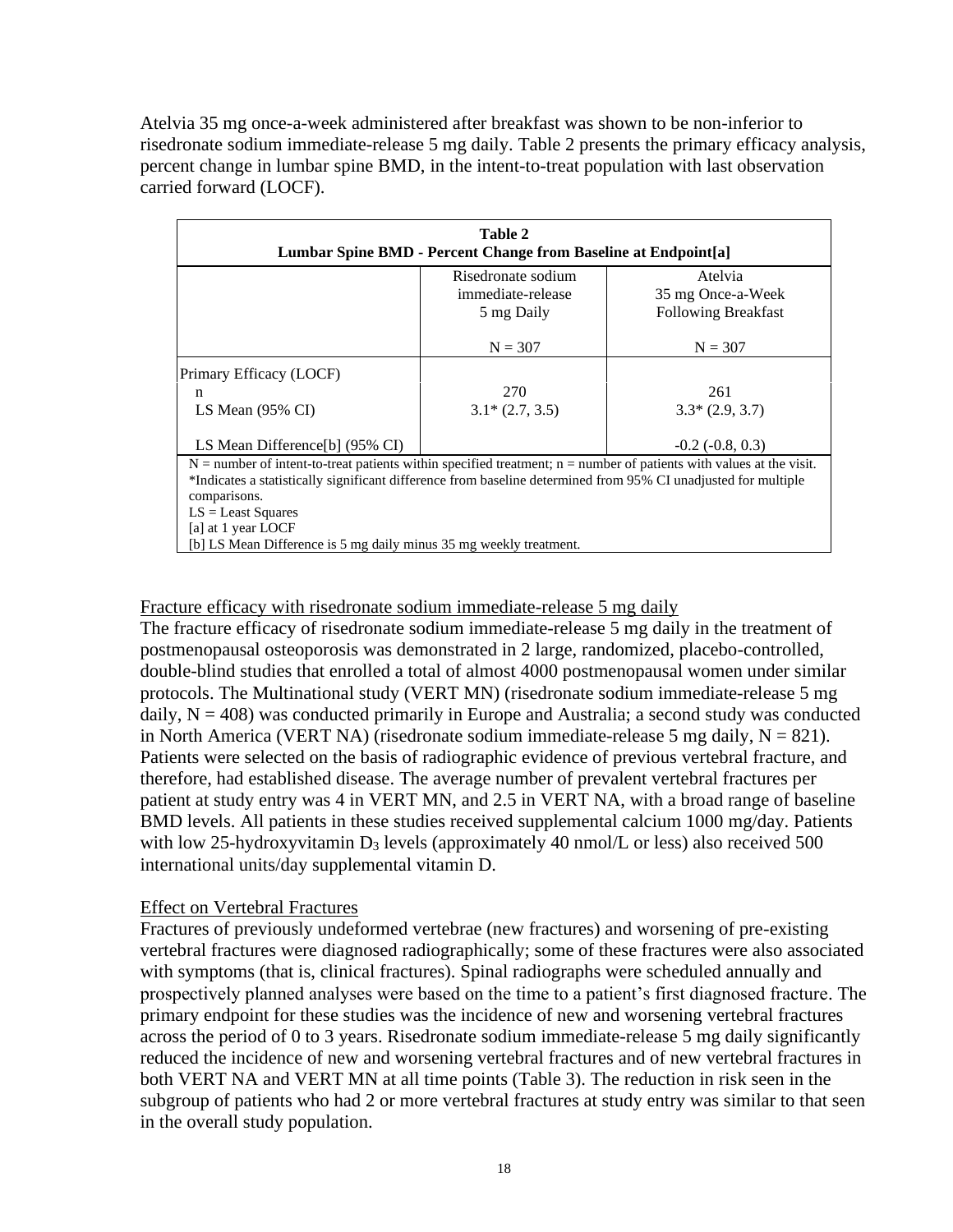| Table 3                                                                                          |                         |                |                      |                      |  |
|--------------------------------------------------------------------------------------------------|-------------------------|----------------|----------------------|----------------------|--|
| The Effect of Risedronate sodium 5 mg Immediate-Release Daily on the Risk of Vertebral Fractures |                         |                |                      |                      |  |
|                                                                                                  | Proportion of Patients  |                |                      |                      |  |
|                                                                                                  | with Fracture $(\% )^a$ |                |                      |                      |  |
|                                                                                                  | Placebo                 | Risedronate    | <b>Absolute Risk</b> | <b>Relative Risk</b> |  |
| <b>VERT NA</b>                                                                                   | $N = 678$               | sodium         | Reduction (%)        | Reduction (%)        |  |
|                                                                                                  |                         | $5 \text{ mg}$ |                      |                      |  |
|                                                                                                  |                         | $N = 696$      |                      |                      |  |
| New and Worsening                                                                                |                         |                |                      |                      |  |
| 0 to 1 Year                                                                                      | 7.2                     | 3.9            | 3.3                  | 49                   |  |
| 0 to 2 Years                                                                                     | 12.8                    | 8.0            | 4.8                  | 42                   |  |
| 0 to 3 Years                                                                                     | 18.5                    | 13.9           | 4.6                  | 33                   |  |
| <b>New</b>                                                                                       |                         |                |                      |                      |  |
| 0 to 1 Year                                                                                      | 6.4                     | 2.4            | 4.0                  | 65                   |  |
| 0 to 2 Years                                                                                     | 11.7                    | 5.8            | 5.9                  | 55                   |  |
| 0 to 3 Years                                                                                     | 16.3                    | 11.3           | 5.0                  | 41                   |  |
|                                                                                                  | Placebo                 | Risedronate    | <b>Absolute Risk</b> | <b>Relative Risk</b> |  |
| <b>VERT MN</b>                                                                                   | $N = 346$               | sodium         | Reduction (%)        | Reduction (%)        |  |
|                                                                                                  |                         | $5 \text{ mg}$ |                      |                      |  |
|                                                                                                  |                         | $N = 344$      |                      |                      |  |
| New and Worsening                                                                                |                         |                |                      |                      |  |
| 0 to 1 Year                                                                                      | 15.3                    | 8.2            | 7.1                  | 50                   |  |
| 0 to 2 Years                                                                                     | 28.3                    | 13.9           | 14.4                 | 56                   |  |
| 0 to 3 Years                                                                                     | 34.0                    | 21.8           | 12.2                 | 46                   |  |
| <b>New</b>                                                                                       |                         |                |                      |                      |  |
| 0 to 1 Year                                                                                      | 13.3                    | 5.6            | 7.7                  | 61                   |  |
| 0 to 2 Years                                                                                     | 24.7                    | 11.6           | 13.1                 | 59                   |  |
| 0 to 3 Years                                                                                     | 29.0                    | 18.1           | 10.9                 | 49                   |  |
| <sup>a</sup> Calculated by Kaplan-Meier methodology.                                             |                         |                |                      |                      |  |

#### Effect on Osteoporosis-Related Nonvertebral Fractures

In VERT MN and VERT NA, a prospectively planned efficacy endpoint was defined consisting of all radiographically confirmed fractures of skeletal sites accepted as associated with osteoporosis. Fractures at these sites were collectively referred to as osteoporosis-related nonvertebral fractures. Risedronate sodium immediate-release 5 mg daily significantly reduced the incidence of nonvertebral osteoporosis-related fractures over 3 years in VERT NA (8% versus 5%; relative risk reduction 39%) and reduced the fracture incidence in VERT MN from 16% to 11%. There was a significant reduction from 11% to 7% when the studies were combined, with a corresponding 36% reduction in relative risk. Figure 1 shows the overall results as well as the results at the individual skeletal sites for the combined studies.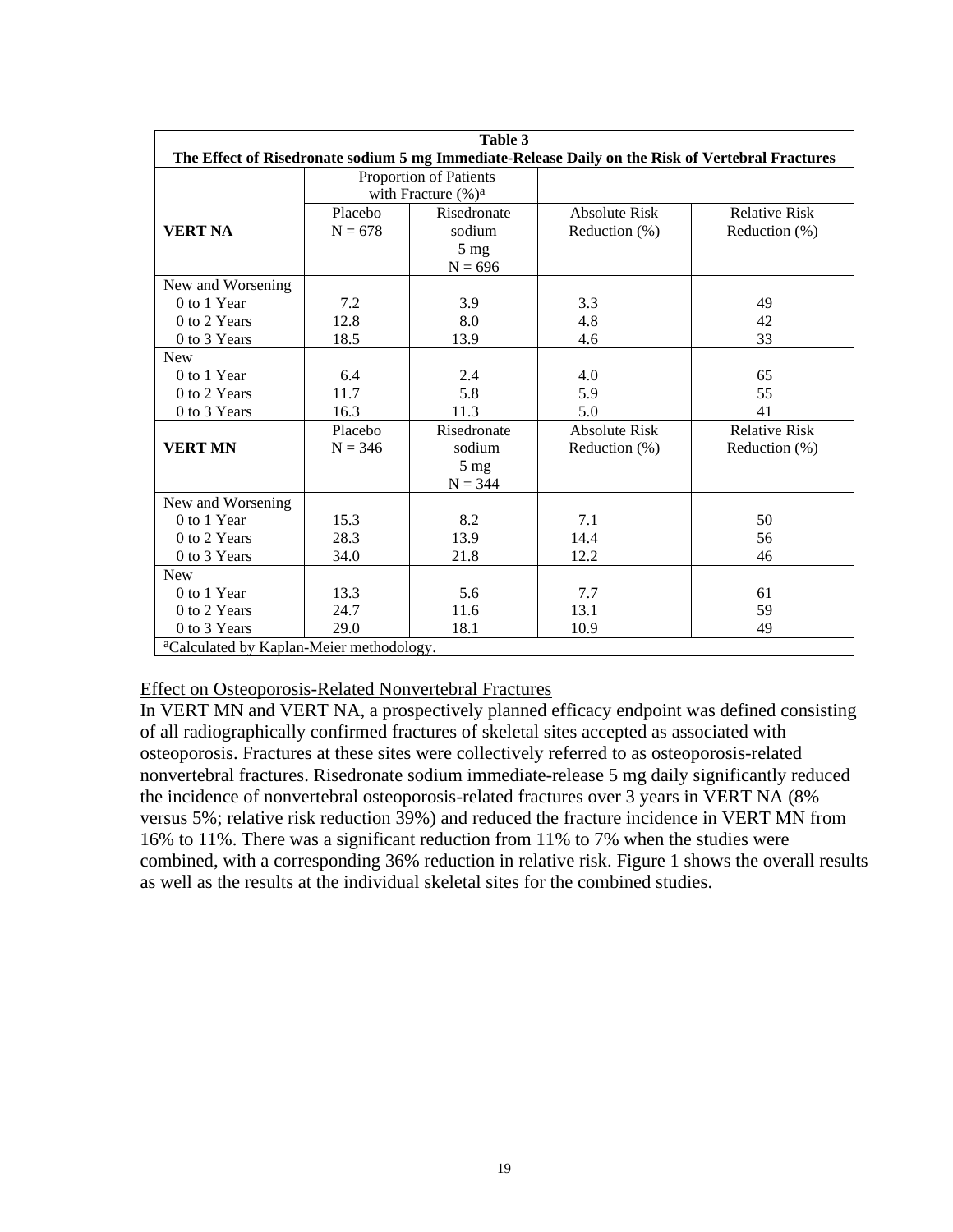

#### Histology/Histomorphometry

Bone biopsies from 110 postmenopausal women were obtained at endpoint in the VERT NA study. Patients had received placebo or daily risedronate sodium immediate-release (2.5 mg or 5 mg) for 2 to 3 years. Histologic evaluation ( $N = 103$ ) showed no osteomalacia, impaired bone mineralization, or other adverse effects on bone in risedronate sodium immediate-release treated women. These findings demonstrate that bone formed during risedronate sodium immediaterelease administration is of normal quality. The histomorphometric parameter mineralizing surface, an index of bone turnover, was assessed based upon baseline and post-treatment biopsy samples from 21 treated with placebo and 23 patients treated with risedronate sodium immediate-release 5 mg daily. Mineralizing surface decreased moderately in risedronate sodium immediate-release treated patients (median percent change: placebo, -21%; risedronate sodium immediate-release 5 mg daily, -74%), consistent with the known effects of treatment on bone turnover.

#### Effect on Height

In the two 3-year osteoporosis treatment studies, standing height was measured yearly by stadiometer. Both risedronate sodium immediate-release 5 mg daily and placebo-treated groups lost height during the studies. Patients who received risedronate sodium immediate-release 5 mg daily had a statistically significantly smaller loss of height than those who received placebo. In VERT MN, the median annual height change was -2.4 mm/yr in the placebo group compared to -1.3 mm/yr in the risedronate sodium immediate-release 5 mg daily group. In VERT NA, the median annual height change was -1.1 mm/yr in the placebo group compared to -0.7 mm/yr in the risedronate sodium immediate-release 5 mg daily group.

#### Effect on Bone Mineral Density

The results of 4 randomized, placebo-controlled trials in women with postmenopausal osteoporosis (VERT MN, VERT NA, BMD MN, BMD NA) demonstrate that risedronate sodium immediate-release 5 mg daily increases BMD at the spine, hip, and wrist compared to the effects seen with placebo. Table 4 displays the significant increases in BMD seen at the lumbar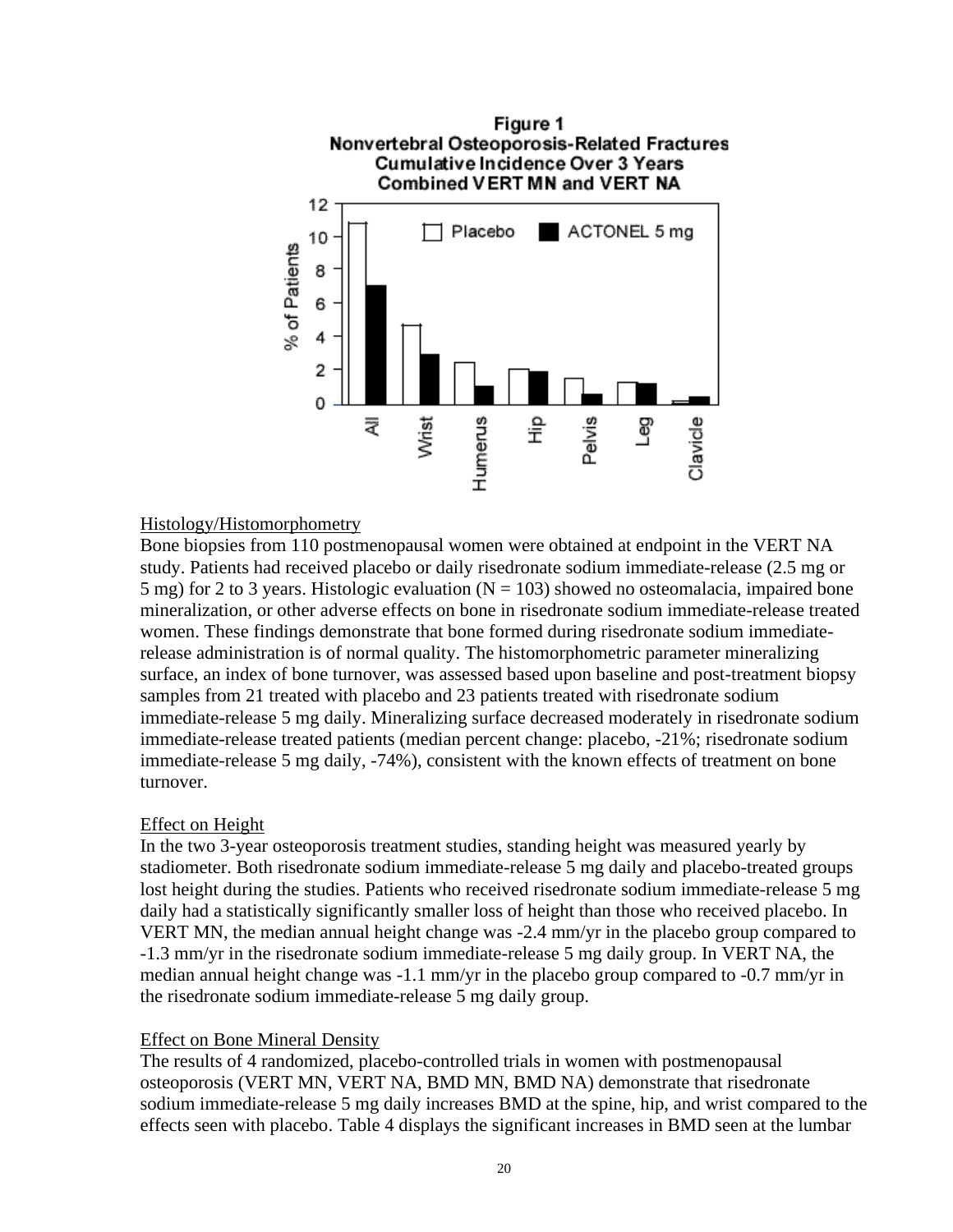spine, femoral neck, femoral trochanter, and midshaft radius in these trials compared to placebo. In both VERT studies (VERT MN and VERT NA), risedronate sodium immediate-release 5 mg daily produced increases in lumbar spine BMD that were progressive over the 3 years of treatment, and were statistically significant relative to baseline and to placebo at 6 months and at all later time points.

| Table 4<br><b>Mean Percent Increase in BMD from Baseline in Patients</b>             |                                              |                |                     |                |                     |                |           |                |
|--------------------------------------------------------------------------------------|----------------------------------------------|----------------|---------------------|----------------|---------------------|----------------|-----------|----------------|
| Taking Risedronate sodium Immediate-Release 5 mg or Placebo at Endpoint <sup>a</sup> |                                              |                |                     |                |                     |                |           |                |
|                                                                                      | VERT MN <sup>b</sup><br>VERT NA <sup>b</sup> |                | BMD MN <sup>c</sup> |                | BMD NA <sup>c</sup> |                |           |                |
|                                                                                      | Placebo                                      | $5 \text{ mg}$ | Placebo             | $5 \text{ mg}$ | Placebo             | $5 \text{ mg}$ | Placebo   | $5 \text{ mg}$ |
|                                                                                      | $N = 323$                                    | $N = 323$      | $N = 599$           | $N = 606$      | $N = 161$           | $N = 148$      | $N = 191$ | $N = 193$      |
| Lumbar Spine                                                                         | 1.0                                          | 6.6            | 0.8                 | 5.0            | 0.0                 | 4.0            | 0.2       | 4.8            |
| <b>Femoral Neck</b>                                                                  | $-1.4$                                       | 1.6            | $-1.0$              | 1.4            | $-1.1$              | 1.3            | 0.1       | 2.4            |
| Femoral                                                                              | $-1.9$                                       | 3.9            | $-0.5$              | 3.0            | $-0.6$              | 2.5            | 1.3       | 4.0            |
| Trochanter                                                                           |                                              |                |                     |                |                     |                |           |                |
| Midshaft Radius                                                                      | $-1.5*$                                      | $0.2*$         | $-1.2*$             | $0.1*$         | ND.                 |                | ND.       |                |

aThe endpoint value is the value at the study's last time point for all patients who had BMD measured at that time; otherwise the last post-baseline BMD value prior to the study's last time point is used. <sup>b</sup>The duration of the studies was 3 years.

The duration of the studies was  $1.5$  to 2 years.

\*BMD of the midshaft radius was measured in a subset of centers in VERT MN (placebo,  $N = 222$ ;

5 mg,  $N = 214$ ) and VERT NA (placebo,  $N = 310$ ; 5 mg,  $N = 306$ ).

 $ND =$  analysis not done

#### <span id="page-20-1"></span>**16 HOW SUPPLIED/STORAGE AND HANDLING**

Atelvia® (risedronate sodium) delayed-release tablets are:

35 mg, yellow, oval-shaped, and engraved with EC 35 on one side.

NDC 0430-0979-03 Dosepak of 4 tablets

Store at controlled room temperature 20 $\degree$  to 25 $\degree$  C (68 $\degree$  to 77 $\degree$  F) [see USP].

## <span id="page-20-0"></span>**17 PATIENT COUNSELING INFORMATION**

See FDA-approved patient labeling (Medication Guide)

Instruct patients to read the Medication Guide before starting therapy with Atelvia and to re-read it each time the prescription is renewed.

Instruct patients that Atelvia and Actonel contain the same active ingredient and if they are taking Actonel, they should not take Atelvia [*see [Warnings and Precautions \(5.1\)](#page-2-3)*].

Instruct patients to pay particular attention to the dosing instructions as clinical benefits may be compromised by failure to take the drug according to instructions.

Instruct patients to take Atelvia in the morning, while in an upright position (sitting or standing) with at least 4 ounces of plain water immediately following breakfast. Atelvia should not be taken before breakfast.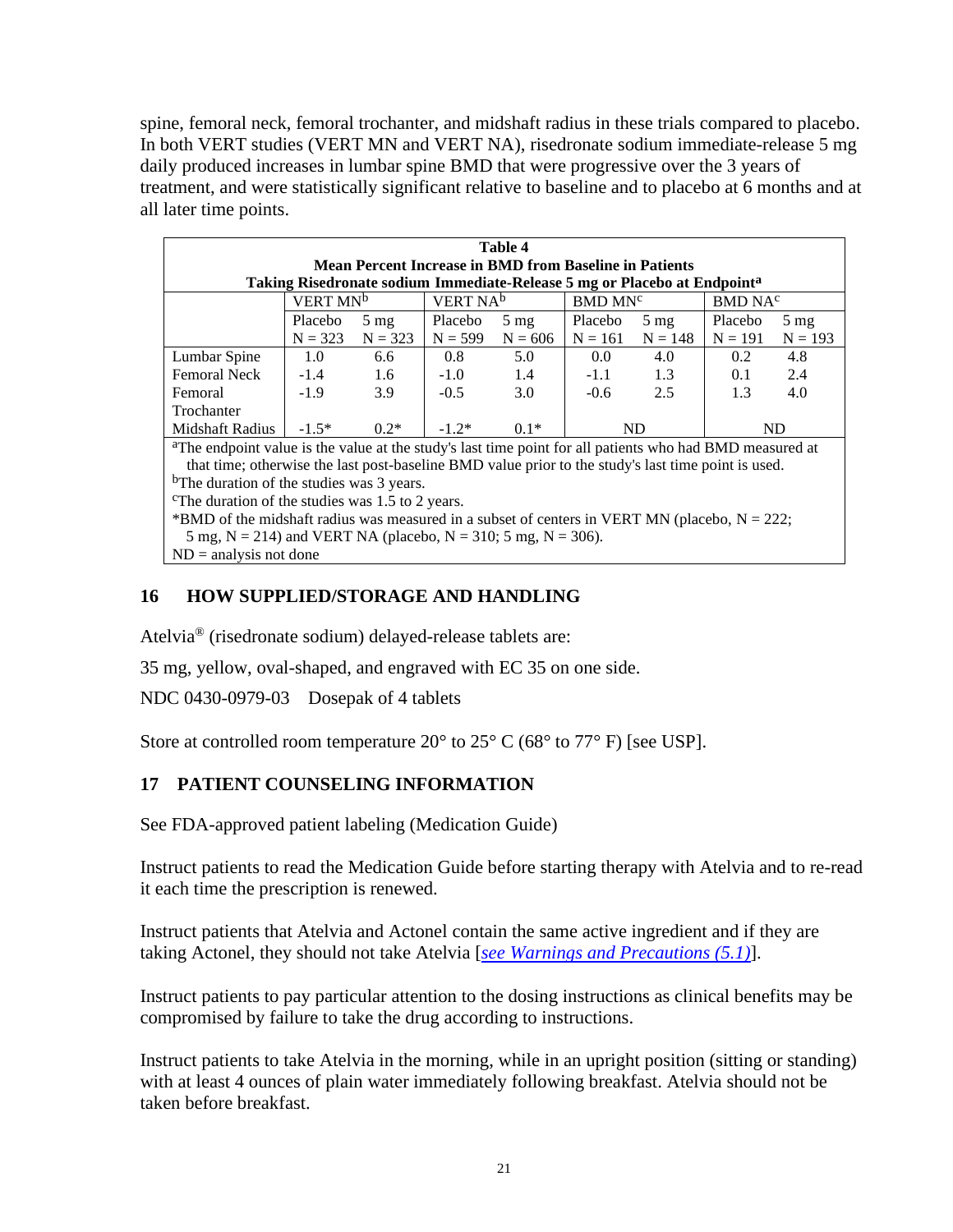Instruct patients to swallow Atelvia tablets whole. Patients should not chew, cut, or crush the tablet because of a potential for oropharyngeal irritation, and because the tablet coating is an important part of the delayed-release formulation. Patients should not lie down for 30 minutes after taking the medication.

Instruct patients that if they develop symptoms of esophageal disease (such as difficulty or pain upon swallowing, retrosternal pain or severe persistent or worsening heartburn) they should consult their physician before continuing Atelvia [*see [Warnings and Precautions \(5.2\)](#page-2-2)*].

If a dose of Atelvia 35 mg once-a-week is missed, instruct the patient to take one tablet on the morning after they remember and return to taking one tablet once-a-week, as originally scheduled on their chosen day. Patients should not take 2 tablets on the same day.

Instruct patients to take supplemental calcium and vitamin D if dietary intake is inadequate [*see [Warnings and Precautions \(5.3\)](#page-3-0)*].

Instruct patients to take calcium supplements, antacids, magnesium-based supplements or laxatives, and iron preparations at a different time of the day because they interfere with the absorption of Atelvia.

Remind patients to give all of their healthcare providers an accurate medication history. Instruct patients to tell all of their healthcare providers that they are taking Atelvia. Patients should be instructed that any time they have a medical problem they think may be from Atelvia they should talk to their doctor.

Distributed by: Allergan USA, Inc. Madison, NJ 07940

For all medical inquiries contact: Allergan Medical Communications 1-800-678-1605

© 2020 Allergan. All rights reserved. ATELVIA® is a registered trademark of Allergan Pharmaceuticals International Limited. Allergan® and its design are trademarks of Allergan, Inc. Patented. See www.Allergan.com/patents

Content Updated: Aug 2020

v1.0USPI0979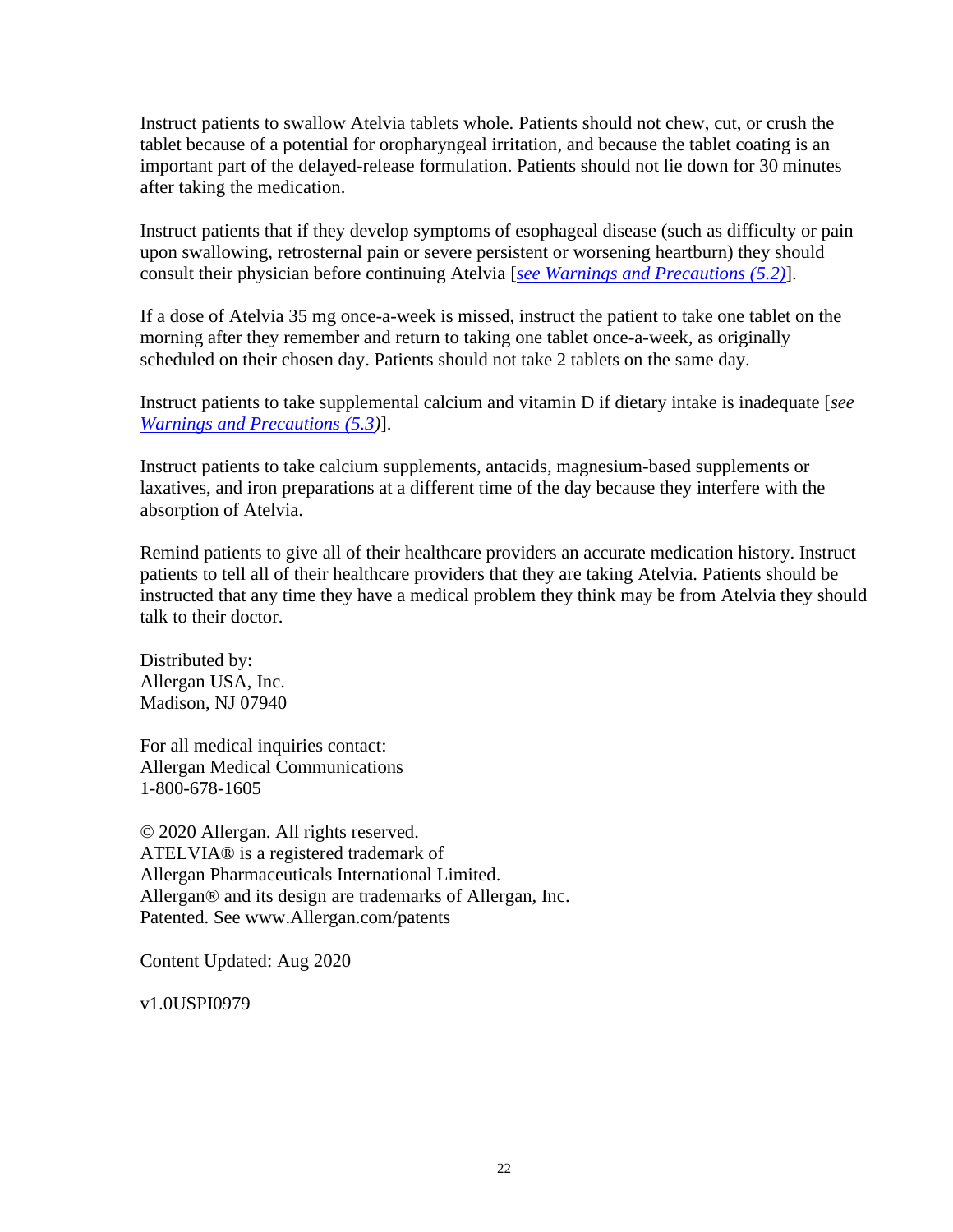## **Medication Guide Atelvia® (uh-TEL-v-uh) (risedronate sodium) delayed-release tablets**

Read this Medication Guide that comes with Atelvia<sup>®</sup> before you start taking it and each time you get a refill. There may be new information. This Medication Guide does not take the place of talking with your doctor about your medical condition or your treatment. Talk to your doctor if you have any questions about Atelvia, there may be new information about it.

## **What is the most important information I should know about Atelvia?**

## **Atelvia can cause serious side effects including**:

- 1. Esophagus problems
- 2. Low calcium levels in your blood (hypocalcemia)
- 3. Severe jaw bone problems (osteonecrosis)
- 4. Bone, joint, or muscle pain
- 5. Unusual thigh bone fractures

## **1. Esophagus problems.**

**Some people who take Atelvia may develop problems in the esophagus (the tube that connects the mouth and the stomach). These problems include irritation, inflammation, or ulcers of the esophagus which may sometimes bleed.**

- **It is important that you take Atelvia exactly as prescribed to help lower your chance of getting esophagus problems. (See the section "How should I take Atelvia?")**
- **Stop taking Atelvia and call your doctor right away if you get chest pain, new or worsening heartburn, or have trouble or pain when you swallow.**

# **2. Low calcium levels in your blood (hypocalcemia).**

Atelvia may lower the calcium levels in your blood. If you have low blood calcium before you start taking Atelvia, it may get worse during treatment. Your low blood calcium must be treated before you take Atelvia. Most people with low blood calcium levels do not have symptoms, but some people may have symptoms. Call your doctor right away if you have symptoms of low blood calcium such as:

- Spasms, twitches, or cramps in your muscles
- Numbness or tingling in your fingers, toes, or around your mouth

Your doctor may prescribe calcium and vitamin D to help prevent low calcium levels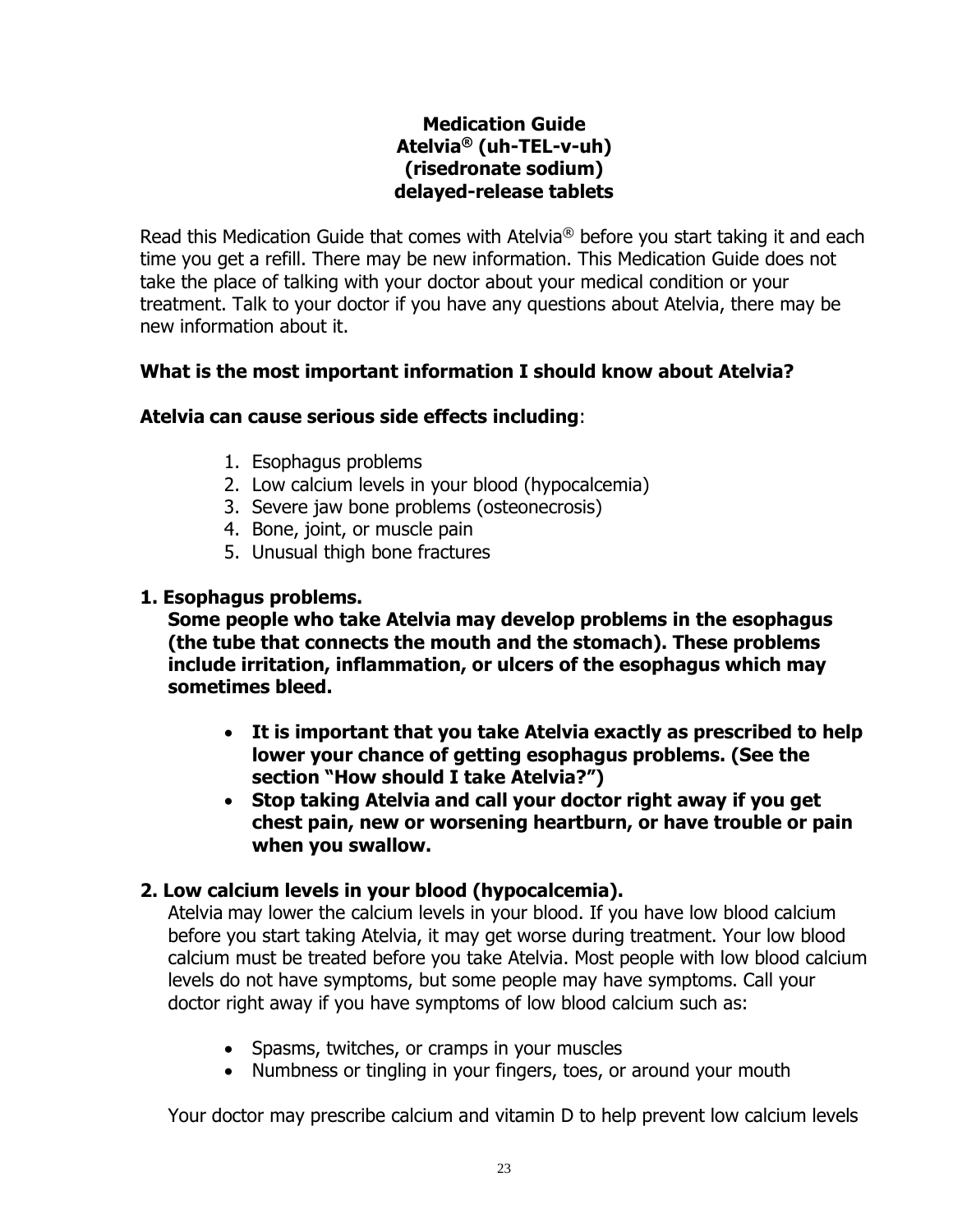in your blood, while you are taking Atelvia. Take calcium and vitamin D as your doctor tells you to.

## **3. Severe jaw bone problems (osteonecrosis).**

Severe jaw bone problems may happen when you take Atelvia. Your doctor should examine your mouth before you start Atelvia. Your doctor may tell you to see your dentist before you start Atelvia. It is important for you to practice good mouth care during treatment with Atelvia.

## **4. Bone, joint, or muscle pain.**

Some people who take Atelvia develop severe bone, joint, or muscle pain.

## **5. Unusual thigh bone fractures.**

Some people have developed unusual fractures in their thigh bone. Symptoms of a fracture may include new or unusual pain in your hip, groin, or thigh.

# **Call your doctor right away if you have any of these side effects.**

## **What is Atelvia?**

Atelvia is a prescription medicine used to treat osteoporosis in women after menopause.

It is not known how long Atelvia works for the treatment and prevention of osteoporosis. You should see your doctor regularly to determine if Atelvia is still right for you.

Atelvia is not for use in children.

## **Who should not take Atelvia? Do not take Atelvia if you:**

- Have certain problems with your esophagus, the tube that connects your mouth and stomach
- Cannot sit or stand up for at least 30 minutes
- Have low blood calcium (hypocalcemia)
- Are allergic to any of the other ingredients in Atelvia. See the end of this leaflet for a complete list of ingredients in Atelvia.

## **What should I tell my healthcare provider before taking Atelvia? Before you take Atelvia, tell your healthcare provider if you:**

- Have problems swallowing
- Have stomach or digestive problems
- Have low blood calcium
- Plan to have dental surgery or teeth removed
- Have kidney problems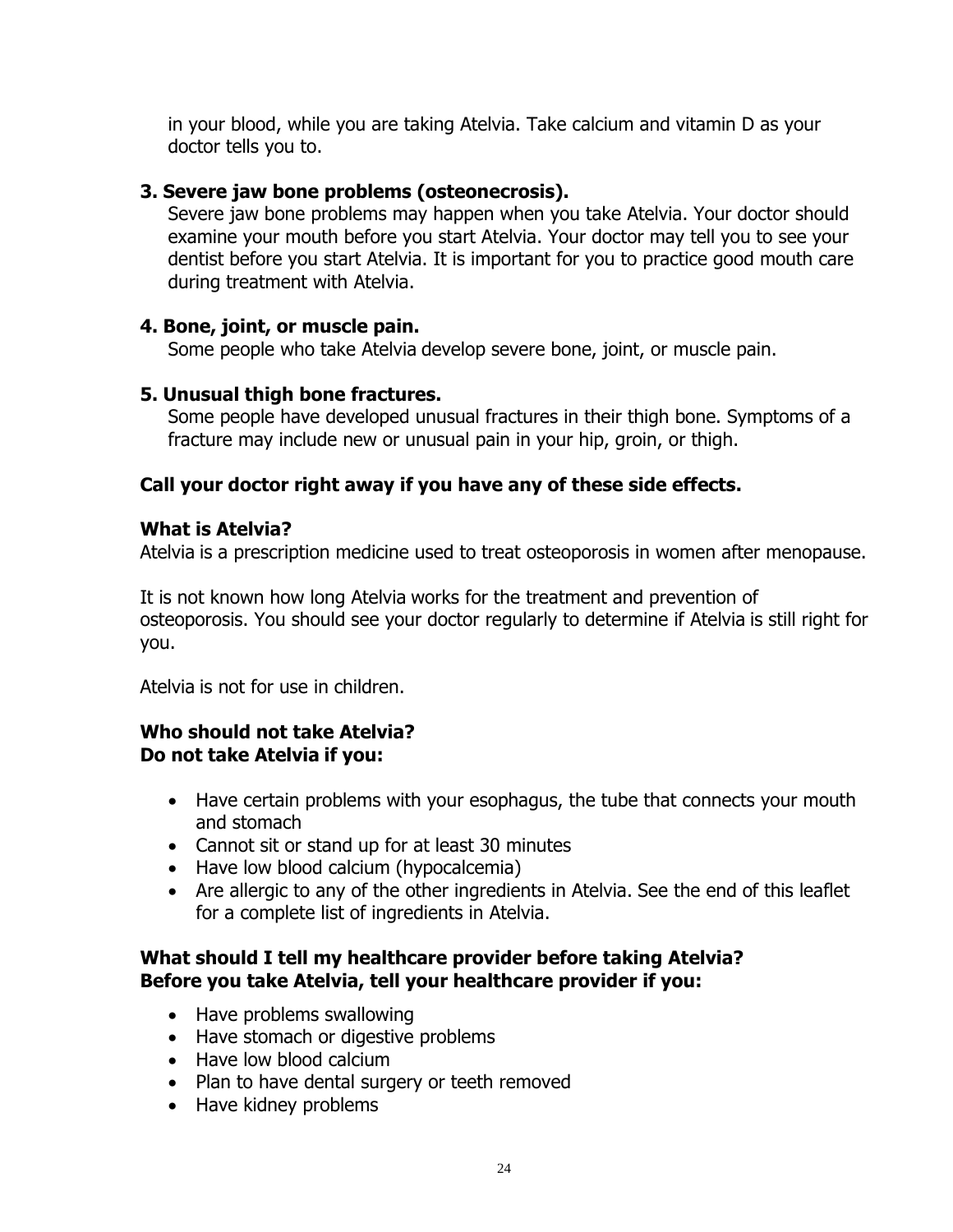- Have been told you have trouble absorbing mineral in your stomach or intestines (malabsorption syndrome)
- Are pregnant, plan to become pregnant, or suspect that you are pregnant. **If you become pregnant while taking Atelvia, stop taking it and contact your doctor**. It is not known if Atelvia can harm your unborn baby.
- Are breastfeeding or plan to breastfeed. It is not known if Atelvia passes into your breast milk and may harm your baby. You and your doctor should decide if you will take Atelvia or breastfeed. You should not do both.

**Tell your doctor about all the medicines you take,** including prescription and nonprescription medicines, vitamins and herbal supplements. Certain medicines may affect how Atelvia works.

## **Especially tell your doctor if you take**:

- Actonel<sup>®</sup> or other medicines to treat osteoporosis
- calcium supplements
- antacids
- laxatives
- iron supplements

Ask your doctor or pharmacist for a list of these medications, if you are not sure.

Know the medicines you take. Keep a list of them to show your doctor and pharmacist when you get a new medicine.

## **How should I take Atelvia?**

- Take Atelvia exactly as your doctor tells you.
- Take Atelvia 1 time a week **right after breakfast**. Choose a day of the week to take Atelvia that best fits your schedule.
- Take Atelvia with at least 4 ounces (about 1-half cup) of plain water.
- Swallow Atelvia tablets whole. **Do not chew, cut, or crush** Atelvia tablets before swallowing. If you cannot swallow Atelvia tablets whole, tell your doctor. You may need a different medicine.

After swallowing Atelvia wait at least 30 minutes:

- Before you lie down. You may sit, stand or walk, and do normal activities like reading.
- Before you take other medicines, including antacids, calcium, and other supplements and vitamins.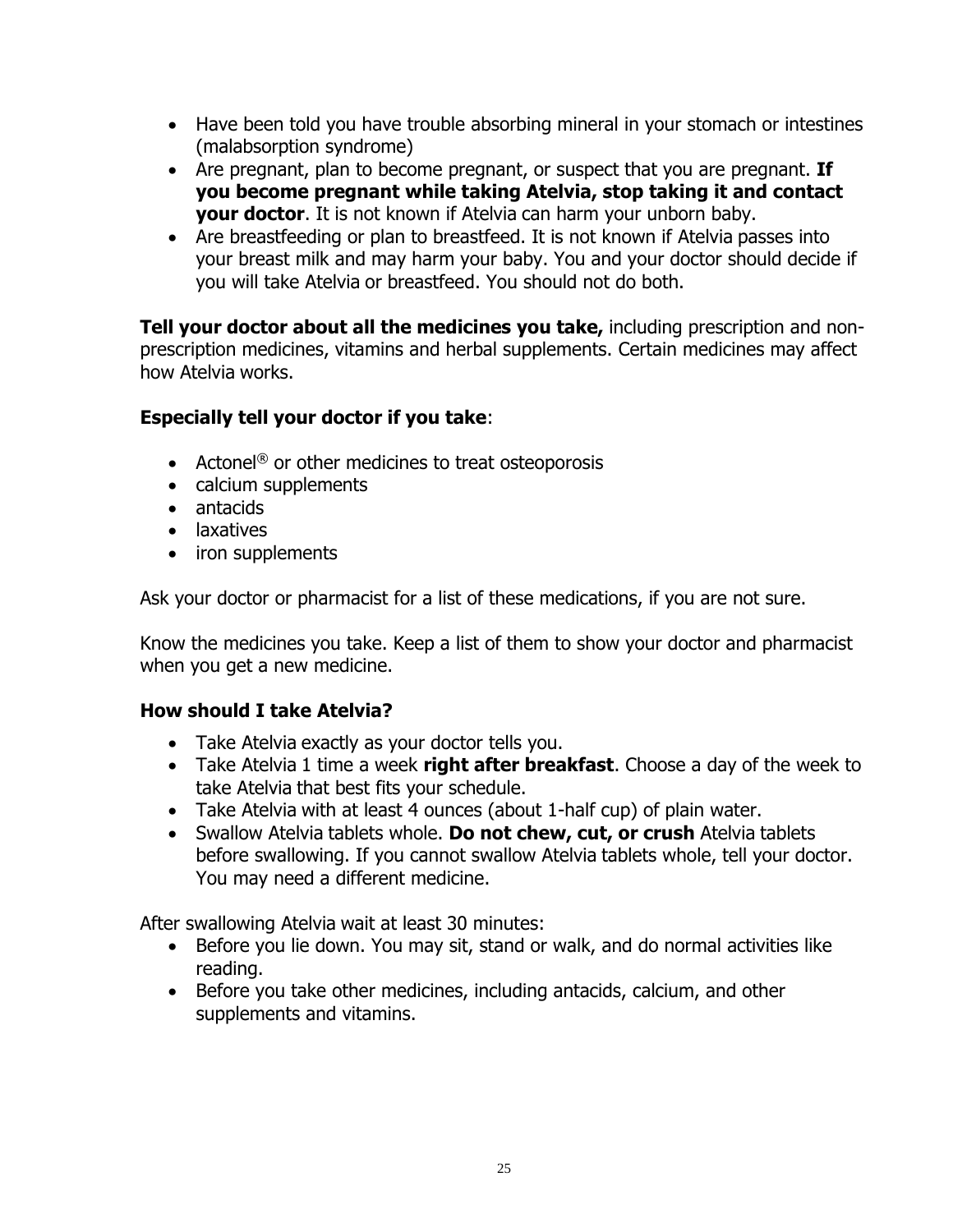## **Do not lie down for at least 30 minutes after you take Atelvia.**

If you miss your weekly Atelvia dose, take Atelvia the morning after you remember then return to your normal schedule. Do not take 2 doses at the same time.

You should take calcium and vitamin D as directed by your doctor.

If you take too much Atelvia, call your doctor. Do not try to vomit. Do not lie down.

#### **What are the possible side effects of Atelvia?**

Atelvia may cause serious side effects:

• See **"What is the most important information I should know about Atelvia"**.

The most common side effects of Atelvia include:

- diarrhea
- flu-like symptoms
- muscle pain
- back and joint pain
- upset stomach
- stomach area (abdominal) pain

You may get allergic reactions, such as hives, swelling of your face, lips, tongue, or throat.

Tell your doctor if you have any side effect that bothers you or that does not go away.

These are not all the possible side effects of Atelvia. For more information, ask your doctor or pharmacist.

Call your doctor for medical advice about side effects. You may report side effects to FDA at 1-800-FDA-1088.

#### **How should I store Atelvia?**

• Store Atelvia between 68° F to 77° F (20° C to 25° C).

## **Keep Atelvia and all medicines out of the reach of children.**

#### **General information about the safe and effective use of Atelvia**

Medicines are sometimes prescribed for purposes other than those listed in a Patient Information Leaflet. Do not use Atelvia for a condition for which it was not prescribed. Do not give Atelvia to other people, even if they have the same symptoms you have. It may harm them.